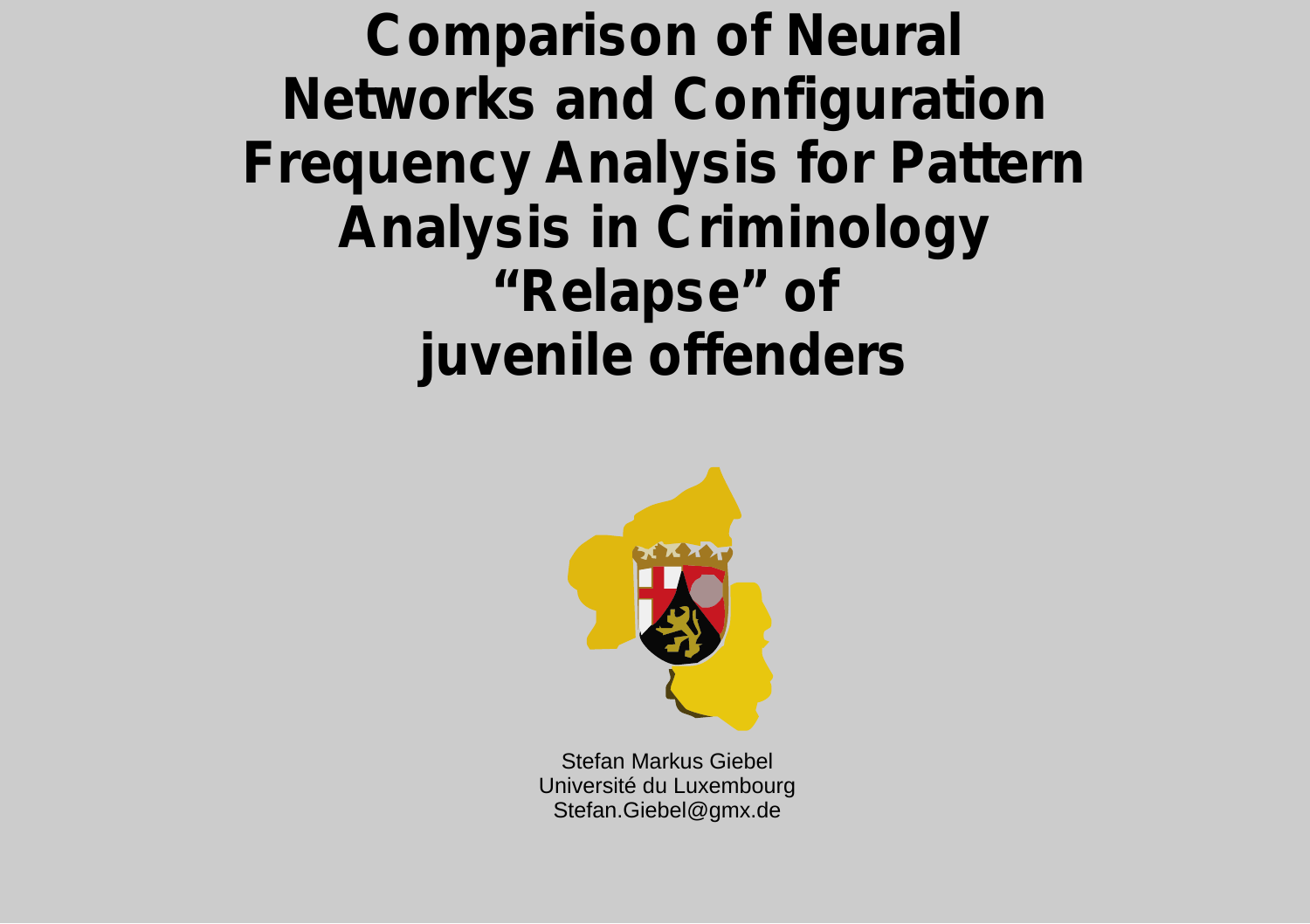1. Aim & Possibilties 2. Survey

3. Population in juvenile prison

1. Definitions

2. Overview about "relapse"

3.Comparing prisons

1. School education

2. Training qualification

A) Introduction  $\begin{vmatrix} \end{vmatrix}$  B) "Relapse"  $\begin{vmatrix} \end{vmatrix}$  C) Evaluation  $\begin{vmatrix} \end{vmatrix}$  D) Explaining of "relapse"

> 1. Method: Approach by types of juvenile offender

2. Further description of time

E) Quantitive method Result 1. CFA

2. P-CFA

3. Neural networks

Forecast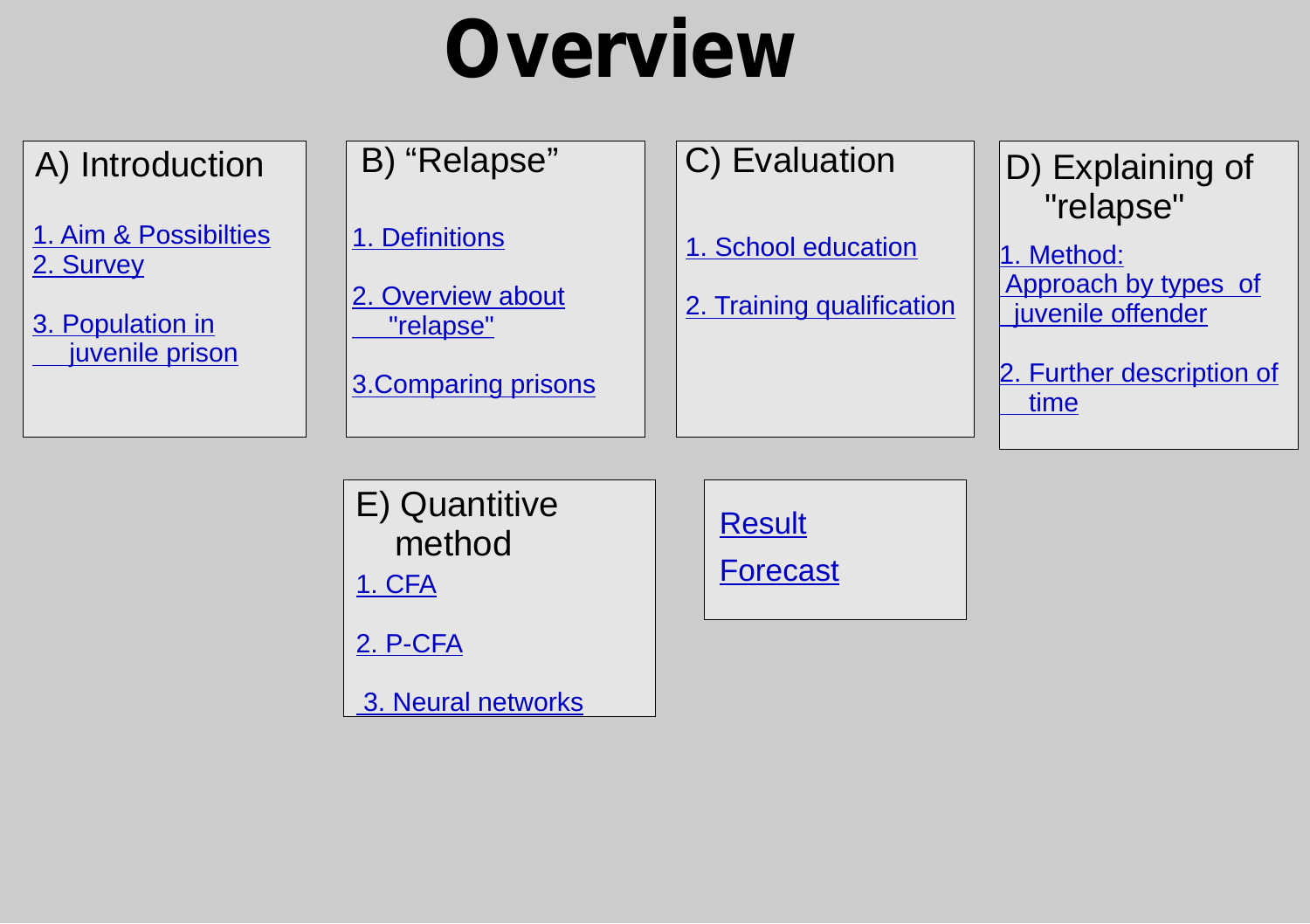# **Aim and possibilities**

### **First aim: Exploration of "relapse"**

### **Possibilities**

- **Evaluation of methods and institutions**
- **Decision for methods and institution in one case**
- **Financial reasons**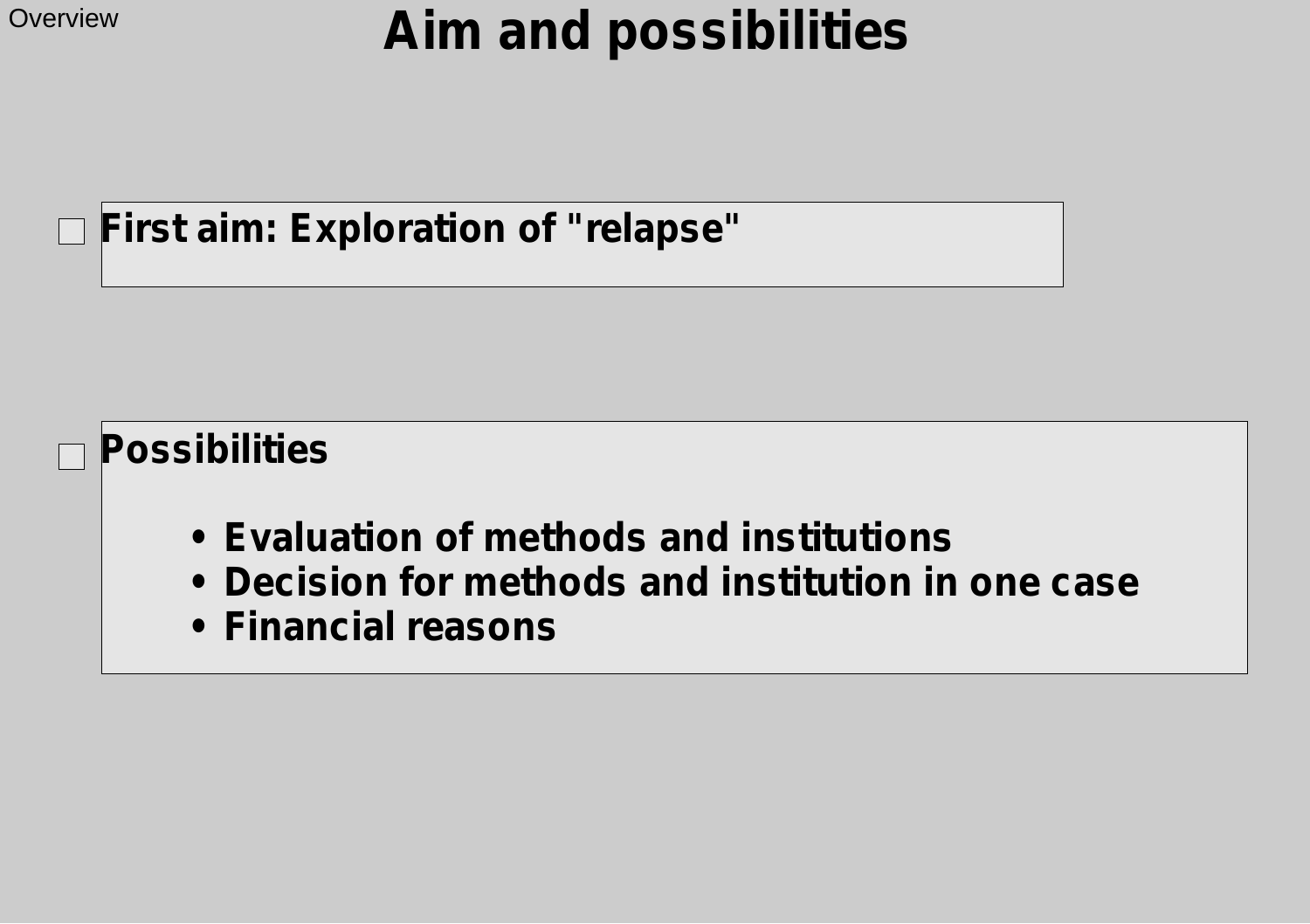## Methods

1.Qualitative Types (developed by apperception of police officers)

2.Quantitative Tests to select significant types

3.Quantitative evaluation according feature characteristics and types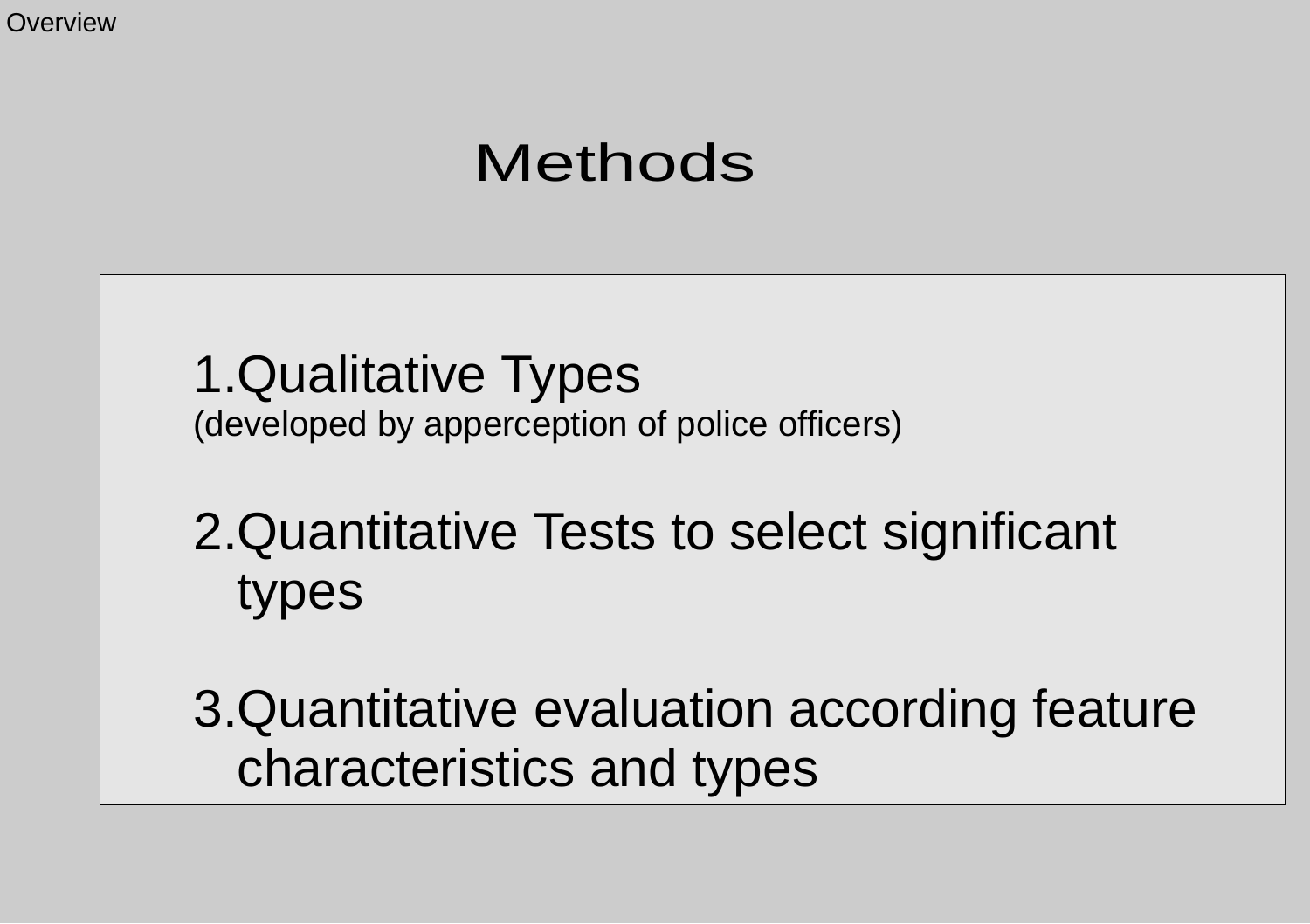# **Survey Survey**

#### **First step:**

• Personal data at beginning of prison sentence

#### **Second step:**

• data collected at the first conference of education

#### **Third step:**

• data collected at the last conference of education

#### **Fourth step:**

- delinquency in a time period of four years after discharge (official registration)
- **• change in another federal state (max. 2 juvenile offender per prison and year)**
- **• missing information in official registration**
- **• percentage of juvenile offenders with foreign nationality (language, laws for foreigners, removals)**

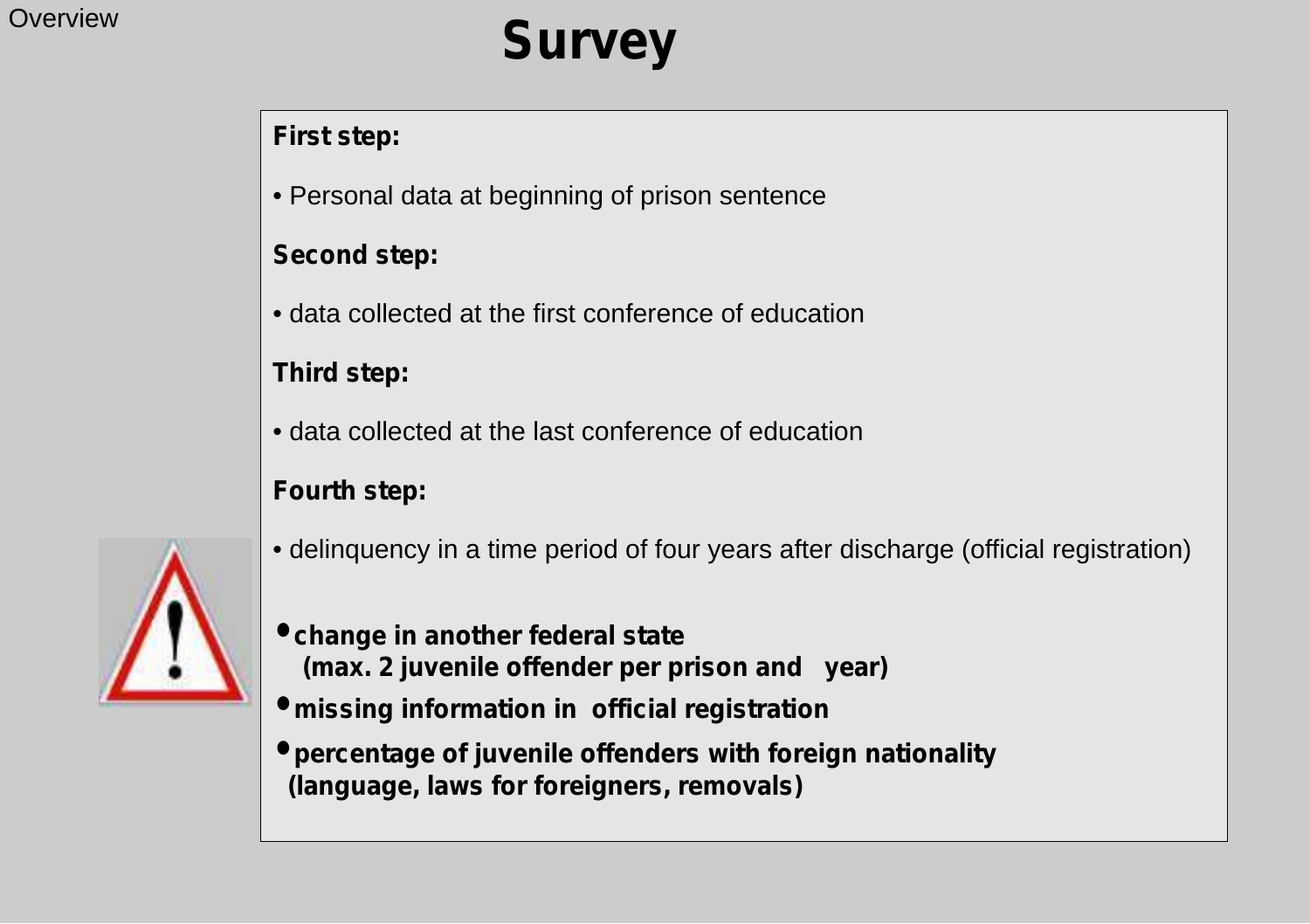# **Population in juvenile prison III**

**(school/job activities before prison)**

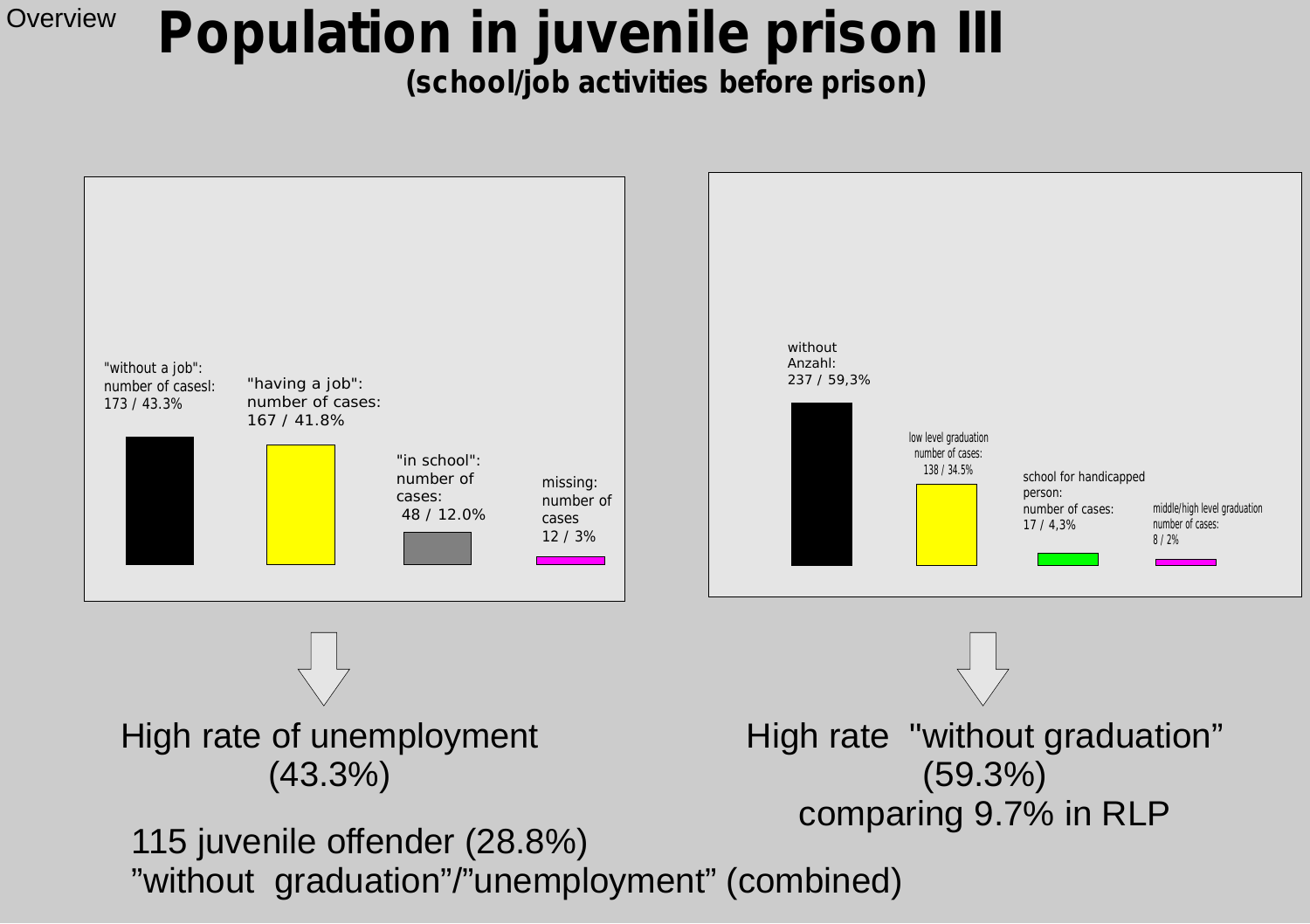# **Population in juvenile prison IV (delinquency)**

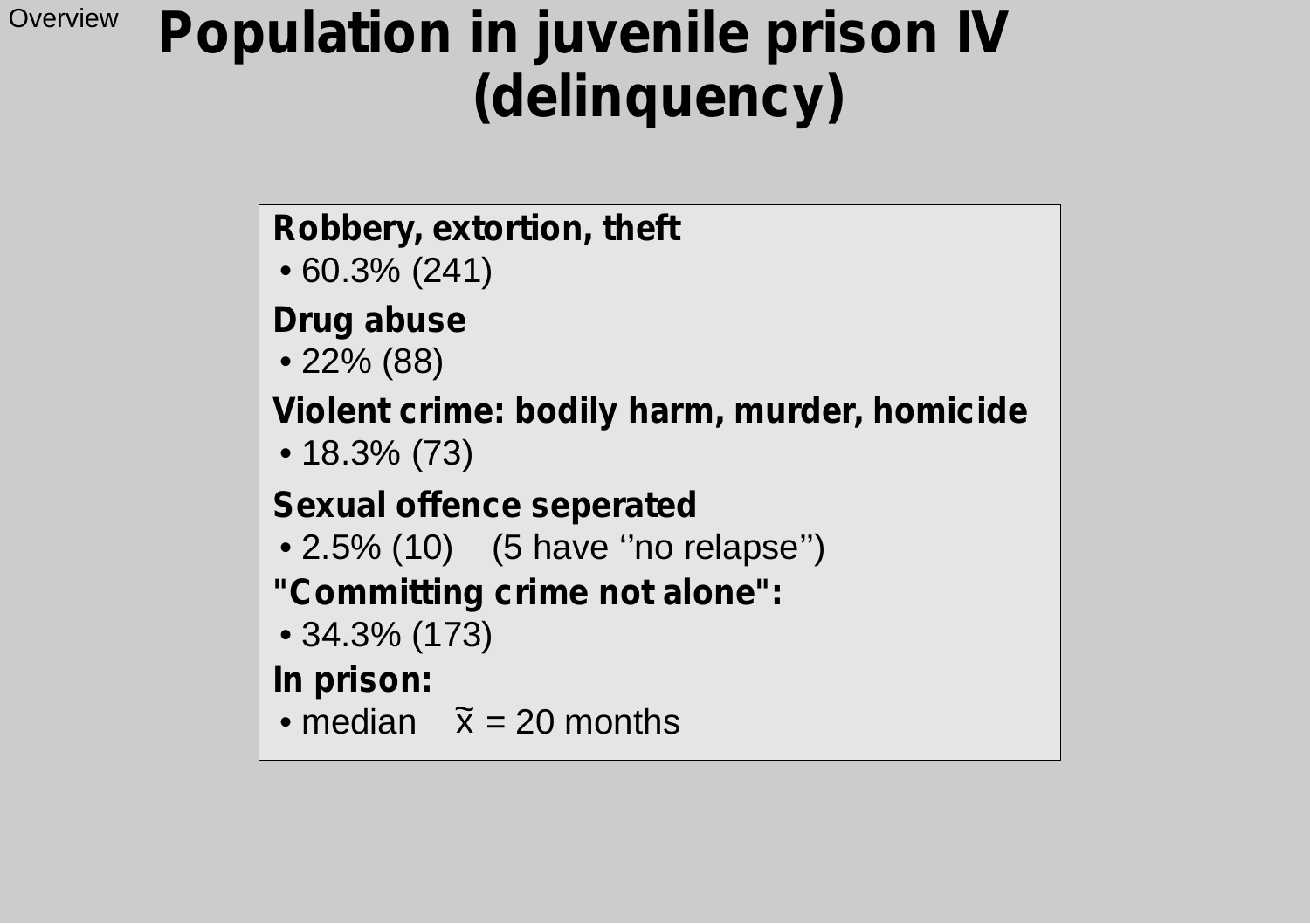# Definitions of "relapse"

To research "relapse of juvenile offenders" two different definitions for "relapse" are used:

1."Relapse I" in form of a further entry in official registration of delinquency

2."Relapse II" in form of a further prison sentence with/without probation and manhunt

"Relapse I" defined as every kind of official delinquency of juvenile offenders

"Relapse II" defined as high cost delinquency

The definition of "relapse" has to be adapted to the focus of interest.

As an example for "relapse" after hospital treatment order because of delinquency caused by drug- and alcohol addiction (§64 StGB) the delinquency caused by addiction is in the focus of interest ( Giebel 2008, Evaluation of hospital treatment order in Hadamar)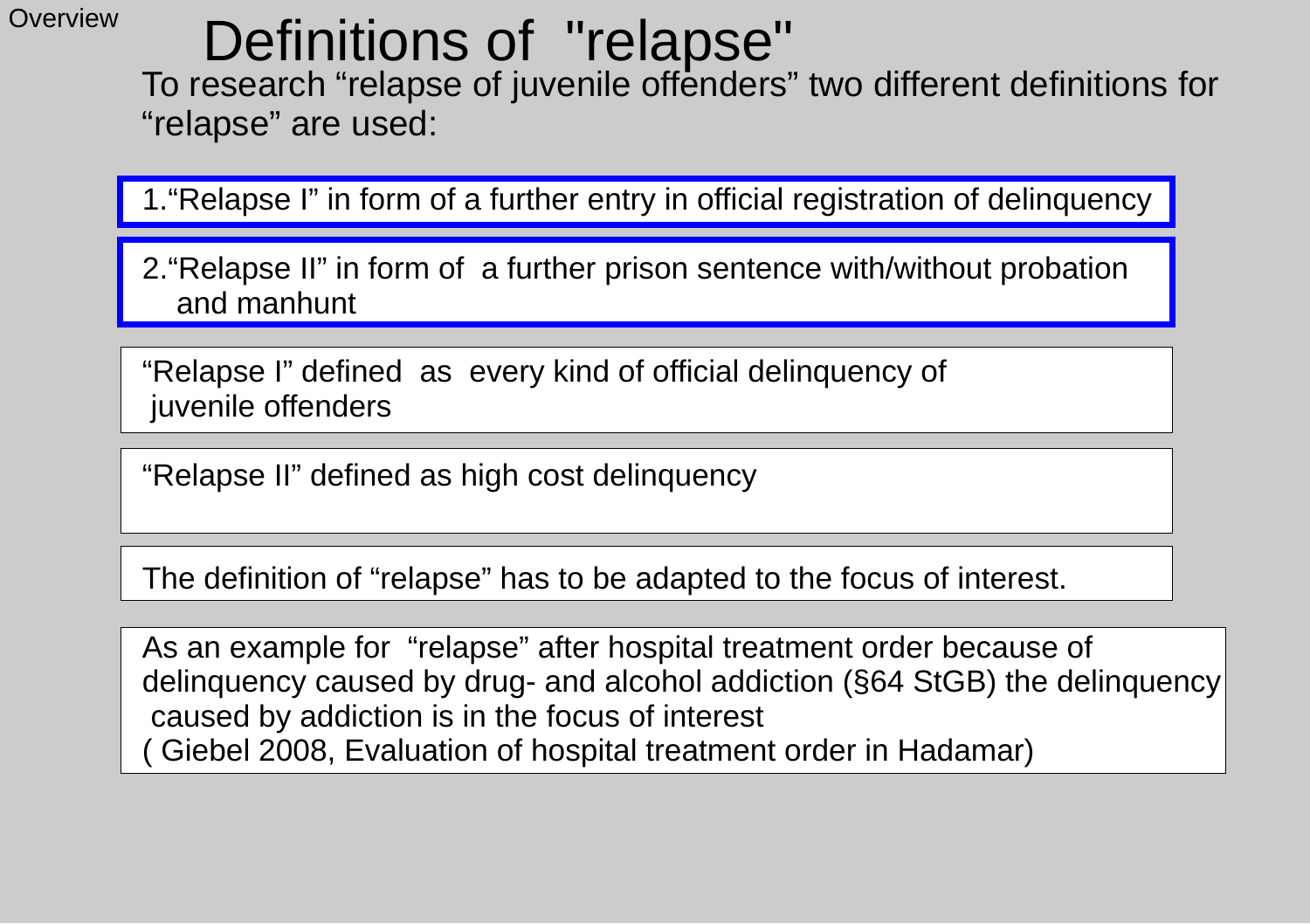# **Overview "Relapse"**



**Compare: 78% "Relapse after youth custody" - Heinz, Jehle u. Sutterer 2003**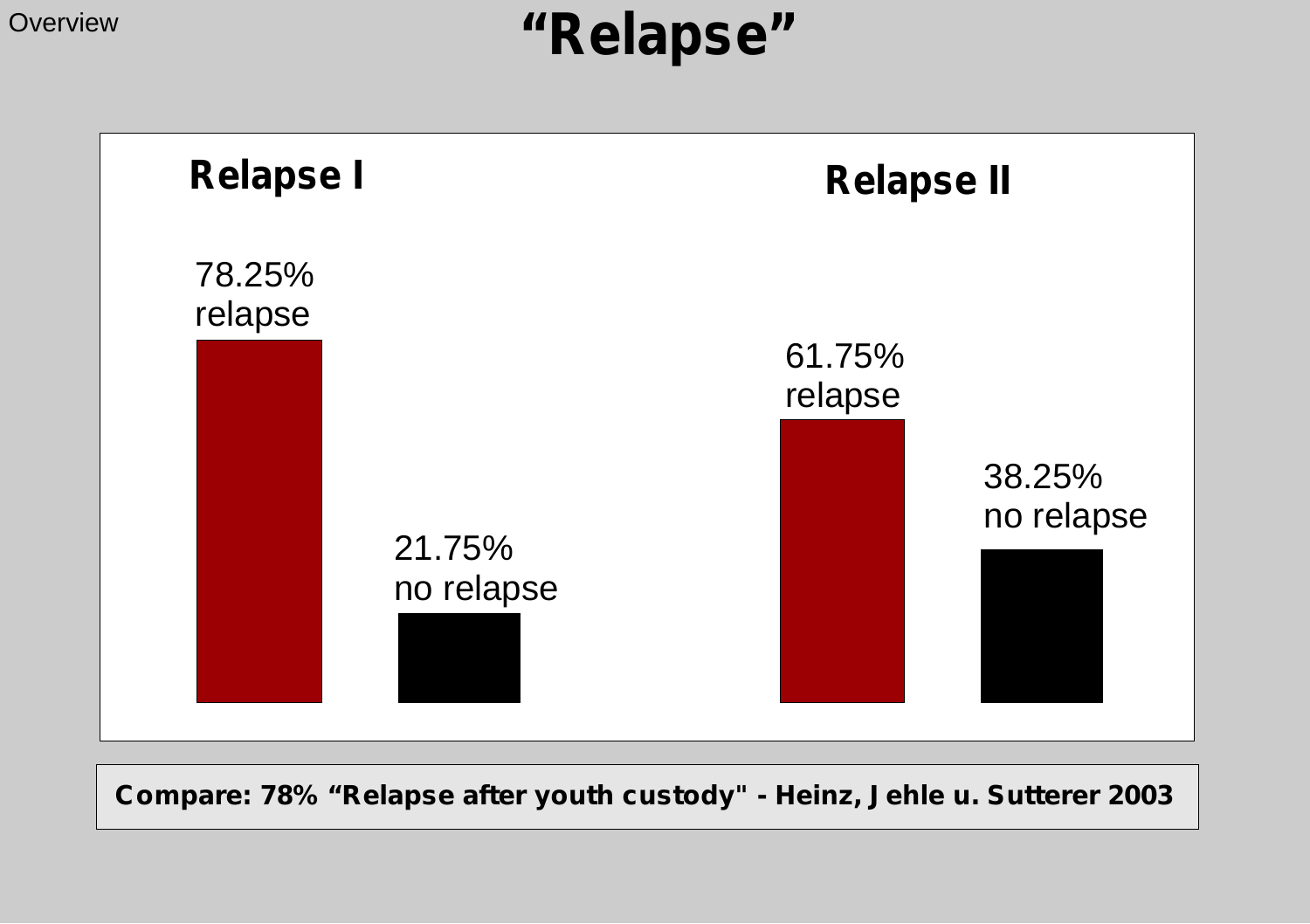# **"Relapse"**

### Evaluation of treatment

# Difficulties:

### 1. Population in prisons (delinquency, education, natonality etc.)

# 2. Situation after dismissal

(unemployment, crime rate, family, relations, etc.)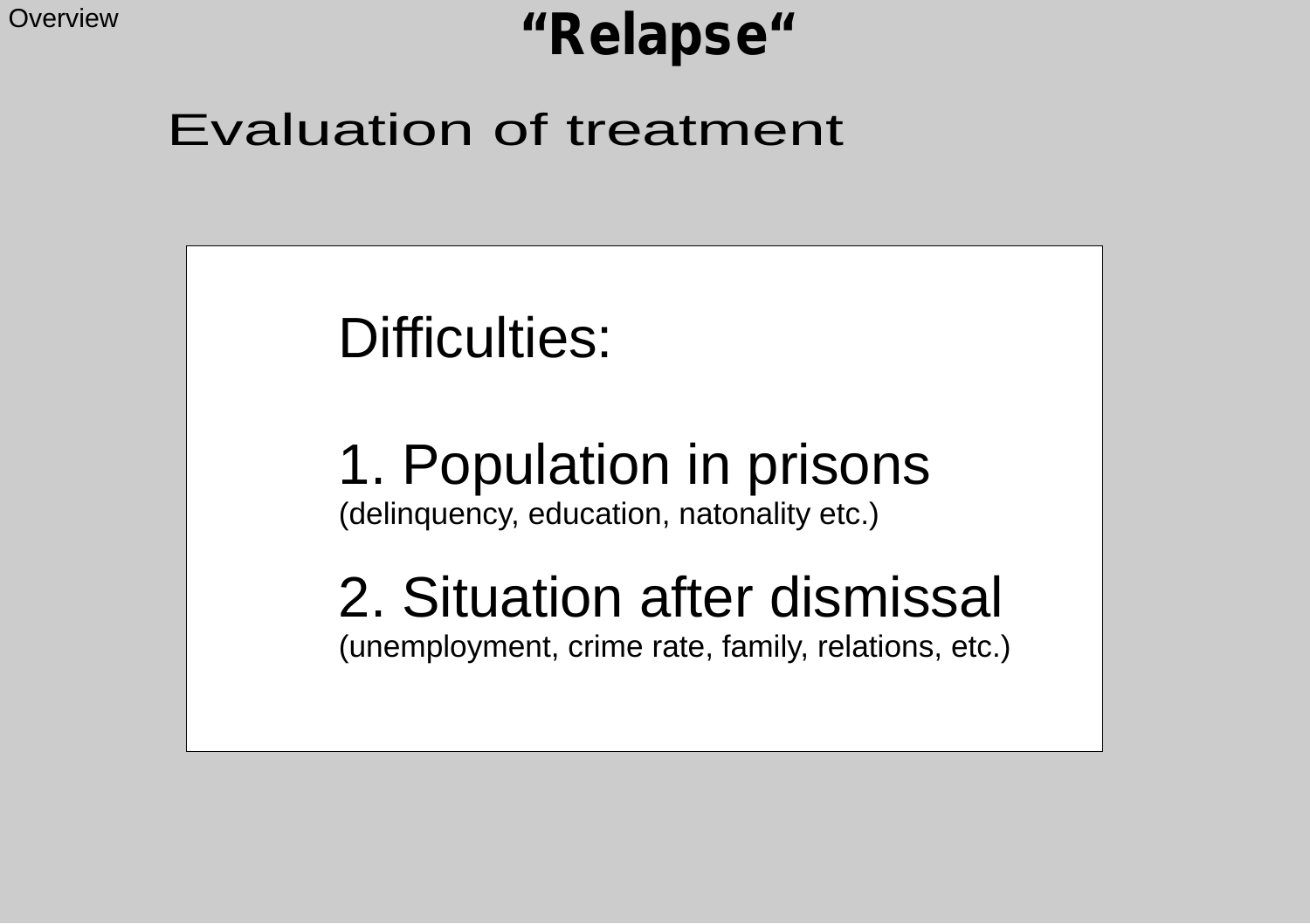# Evaluation

Before evaluating the effects of juvenile prisons and methods in reducing relapse following has to be considered:

- *1.) In which group of juvenile offenders are effects of juvenile prisons and treatment expectable?*
- *2.) With which criteria can the groups (or "types") for treatment be described?*

*The description of socioscientific and psychologic interesting groups by combining criteria is leading to the "type" of juvenile offenders (Wenninger, Lexikon der Psychologie, 2001, p.352).* 

### **Next:**

- 1. The subgroup without graduation
- 2. The subgroup without qualification: "types" of juvenile offenders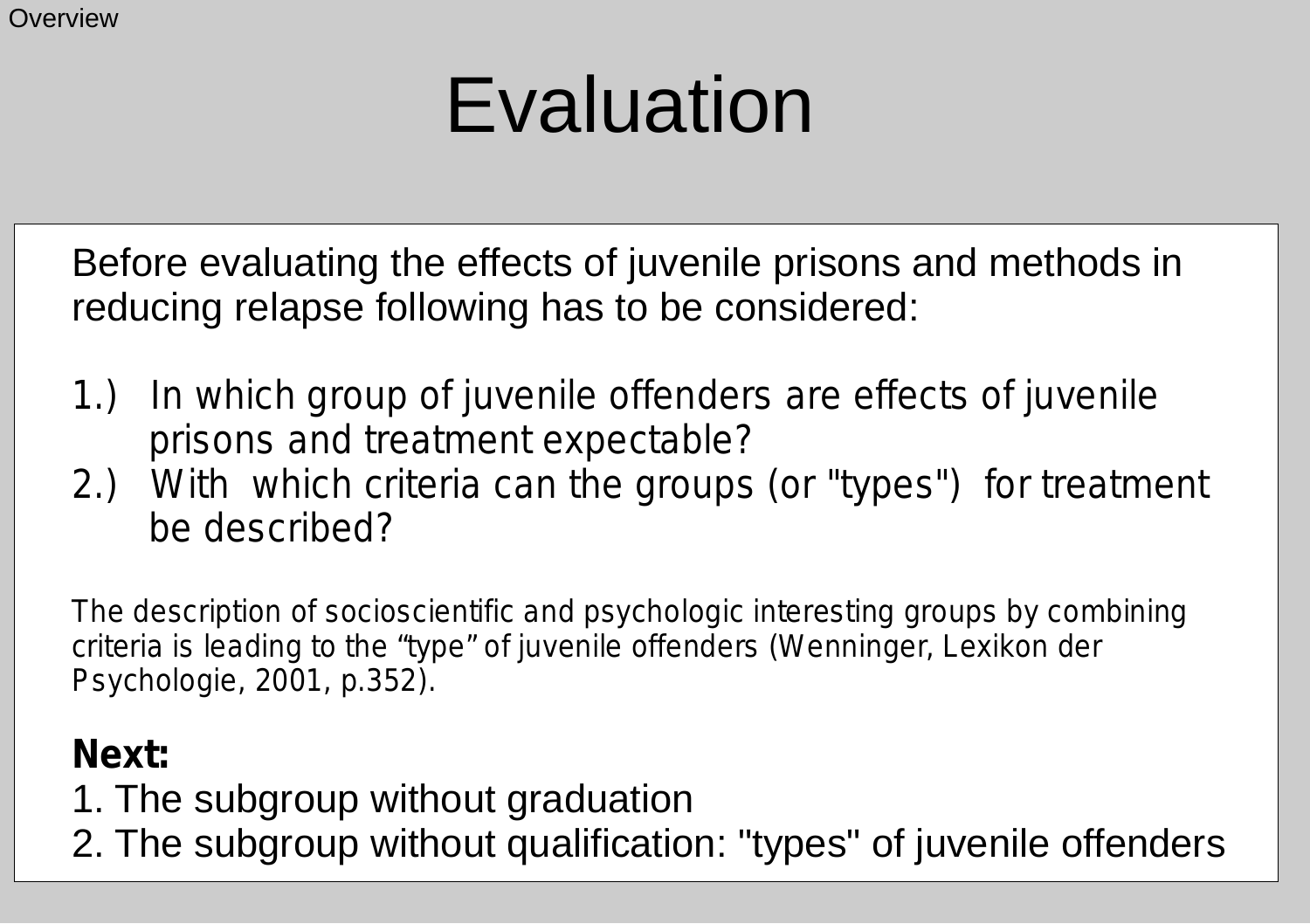# **Evaluation**

## School education:

1. select a subgroup (without graduation) 2. compare relapse "with" / "without method"



without method 6.7% more juvenile offenders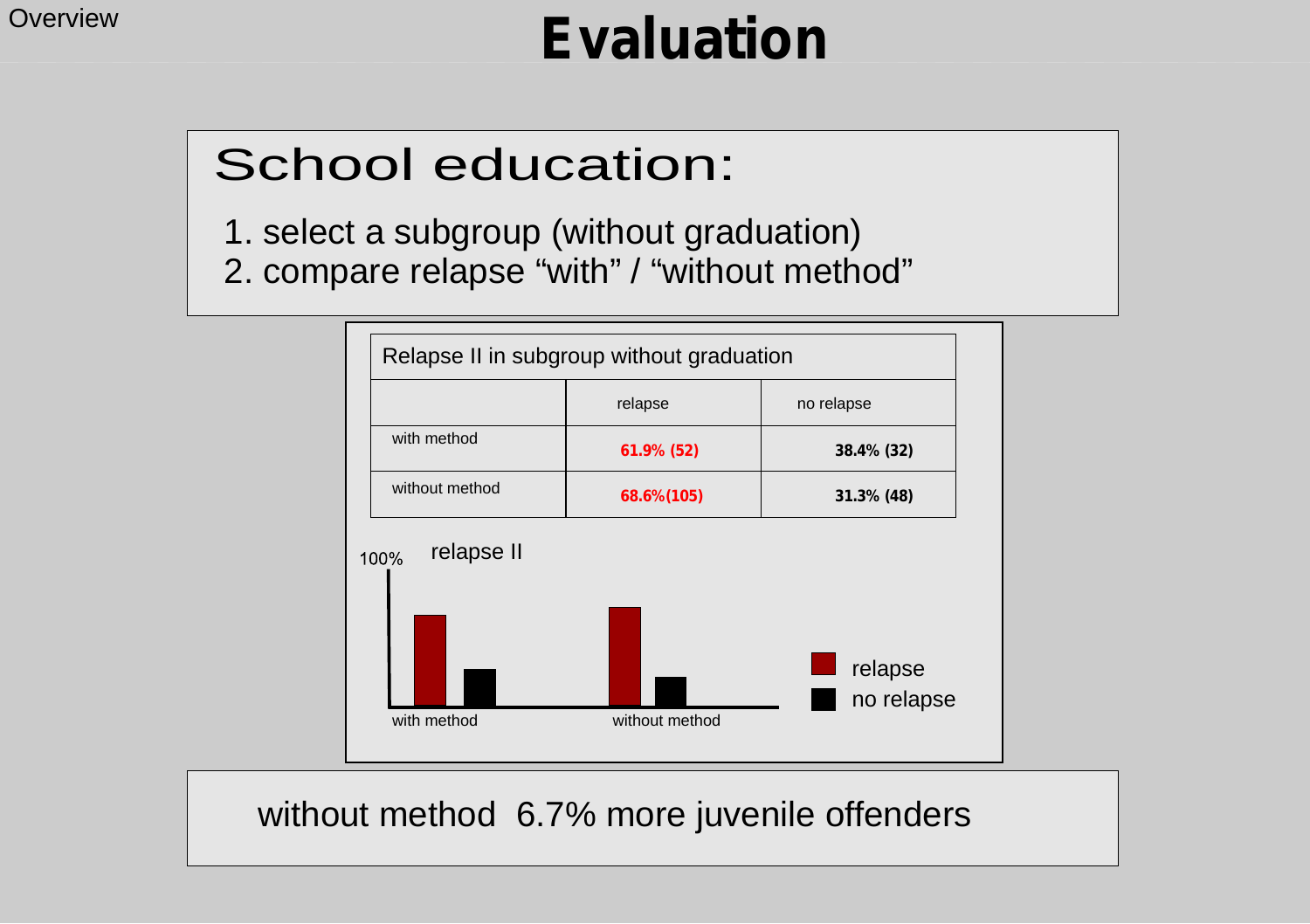## Training qualification:

1. select a subgroup (without qualification) 2. compare relapse "with" / "without method"



without method 10 % more juvenile offenders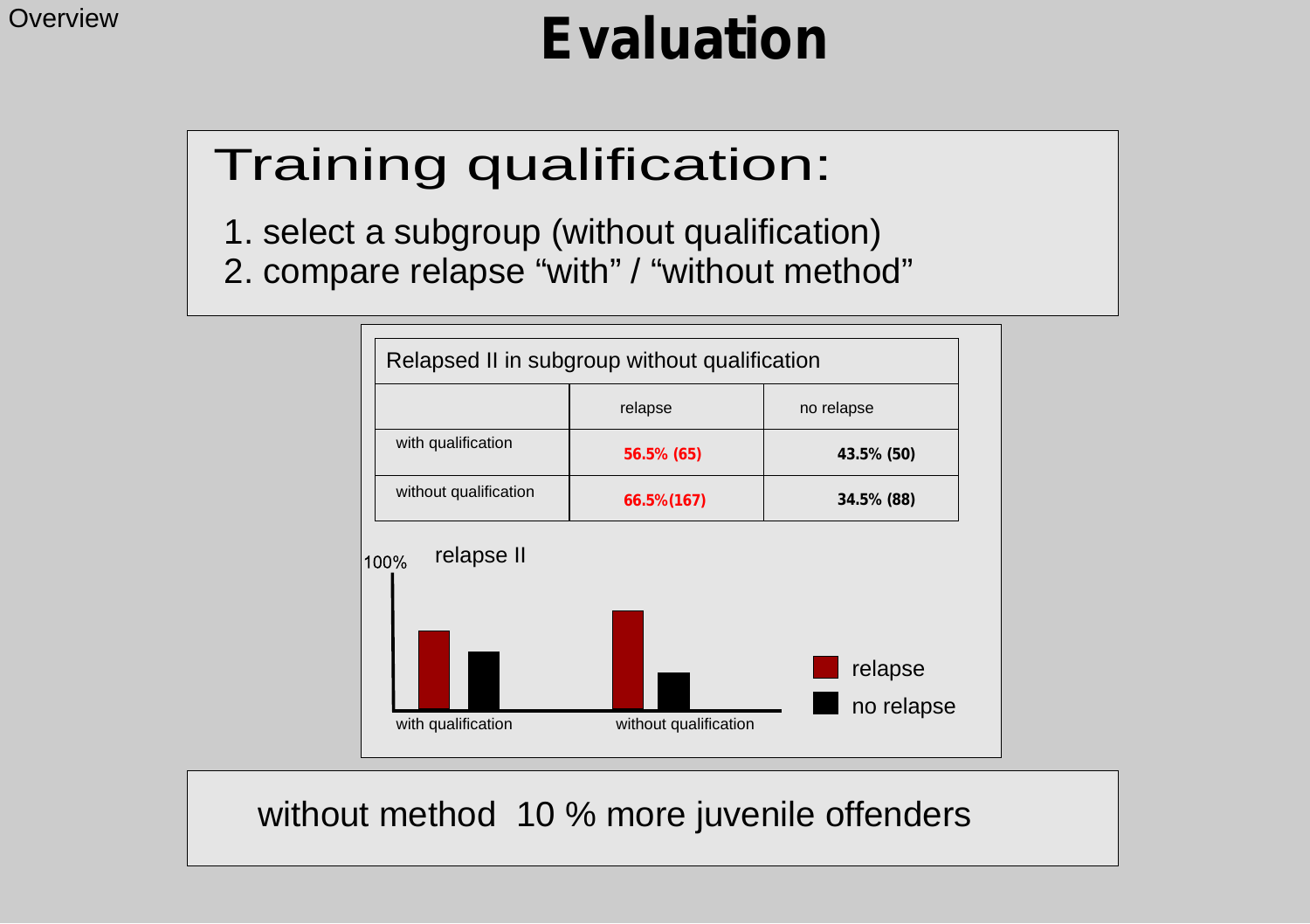## Treatments in prisons

**Difficulties** 

- no group for controlling
- finding suitable subgroup

Advantage of research:

- Assessment of effects on relapse
- Evaluation of the adjournment-processes in the execution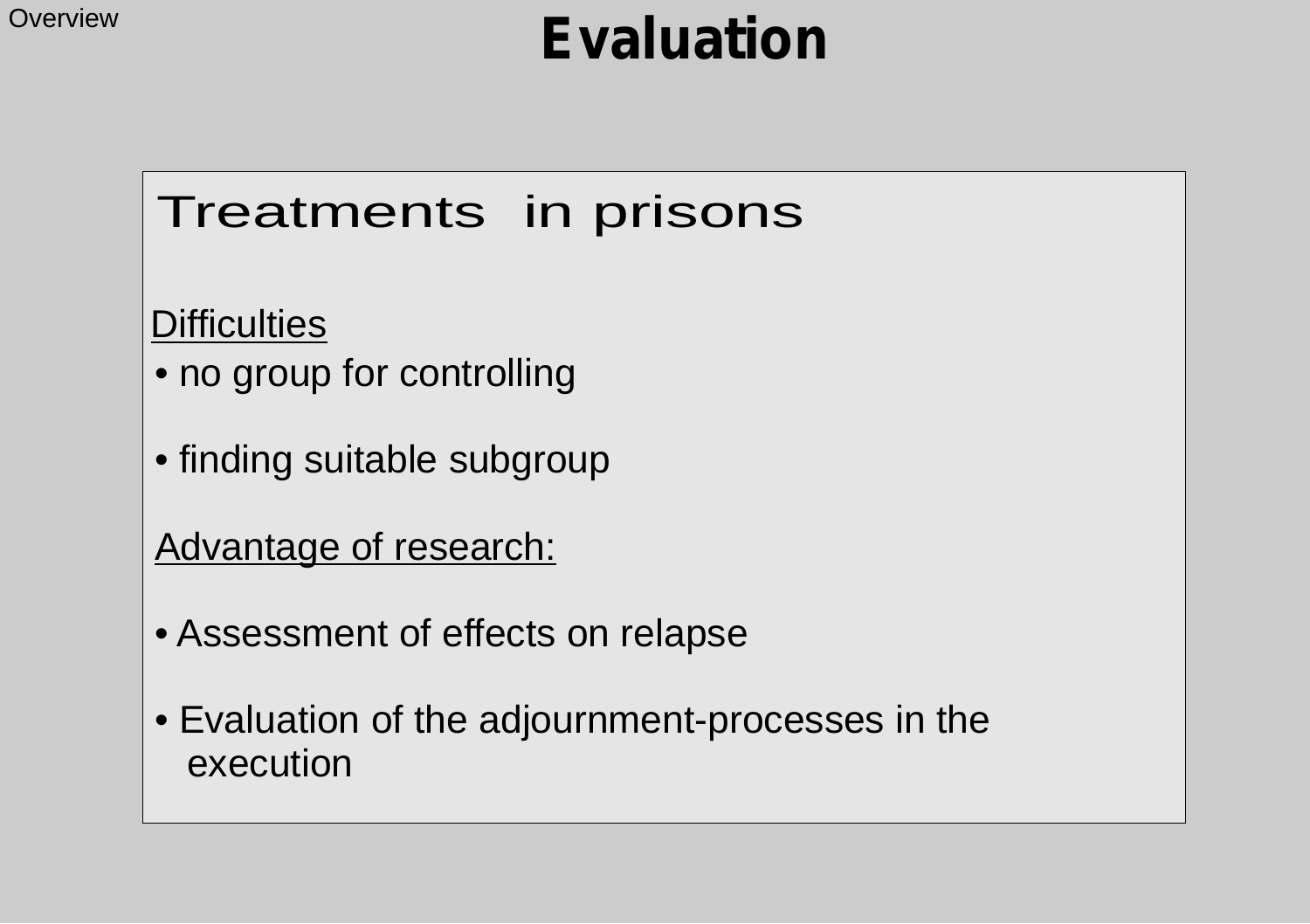The combination of feature characteristic "without graduation" and "without training qualification" leads to groups adapted for the methods.

For evaluating the youth custody more feature characteristics have to be combined:

- *In both examined examples citizenship is not considered. The effect can only be a result of removals*
- *- In both examined example all juvenile prisons with young men are pooled. Differences in the methods of juvenile prisons are ignored*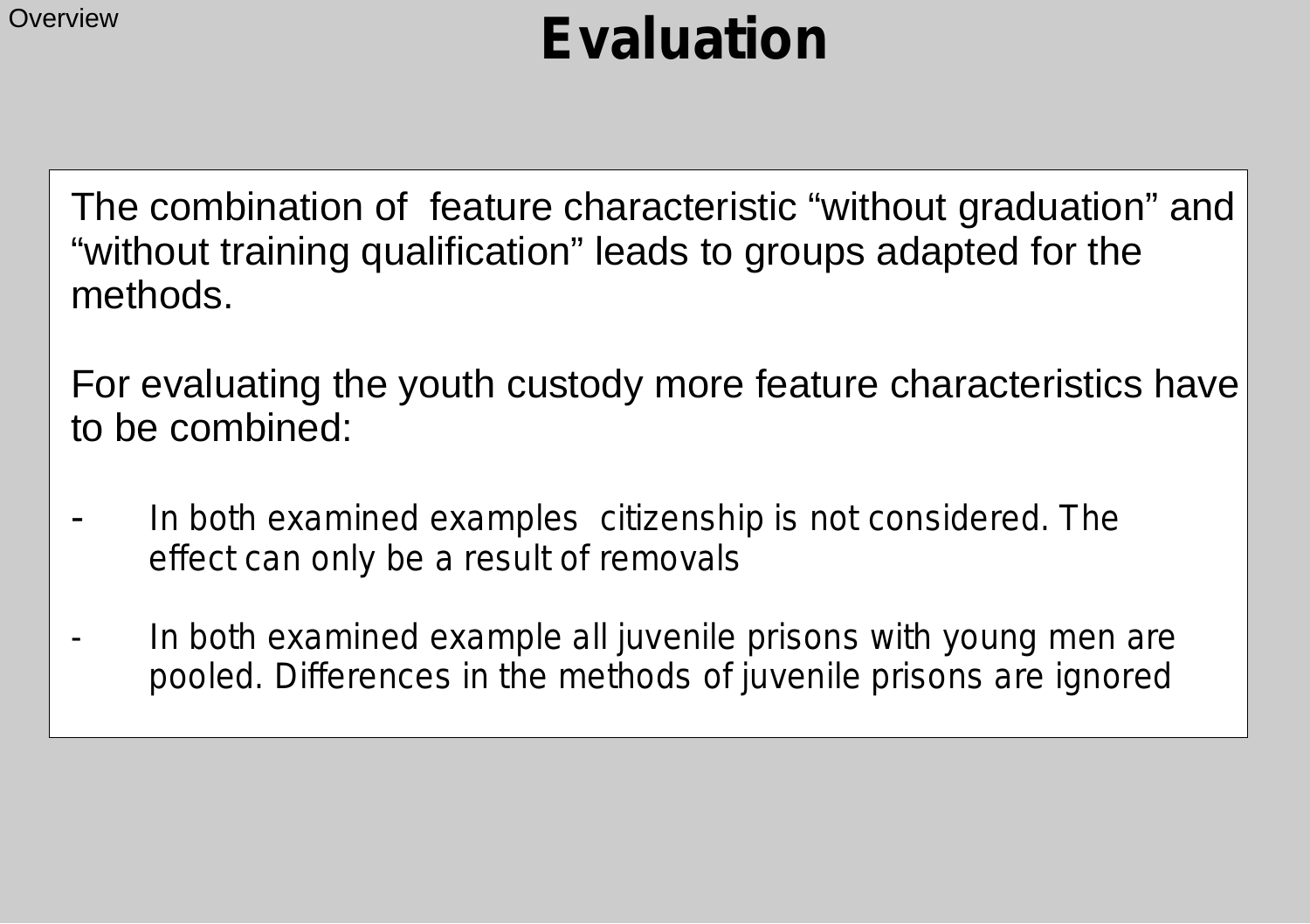# Problem:

- 1. For evaluating treatments suitable groups have to be found
- 2. For developing new treatments for reducing "relapse" relevant groups of juvenile offenders have to be found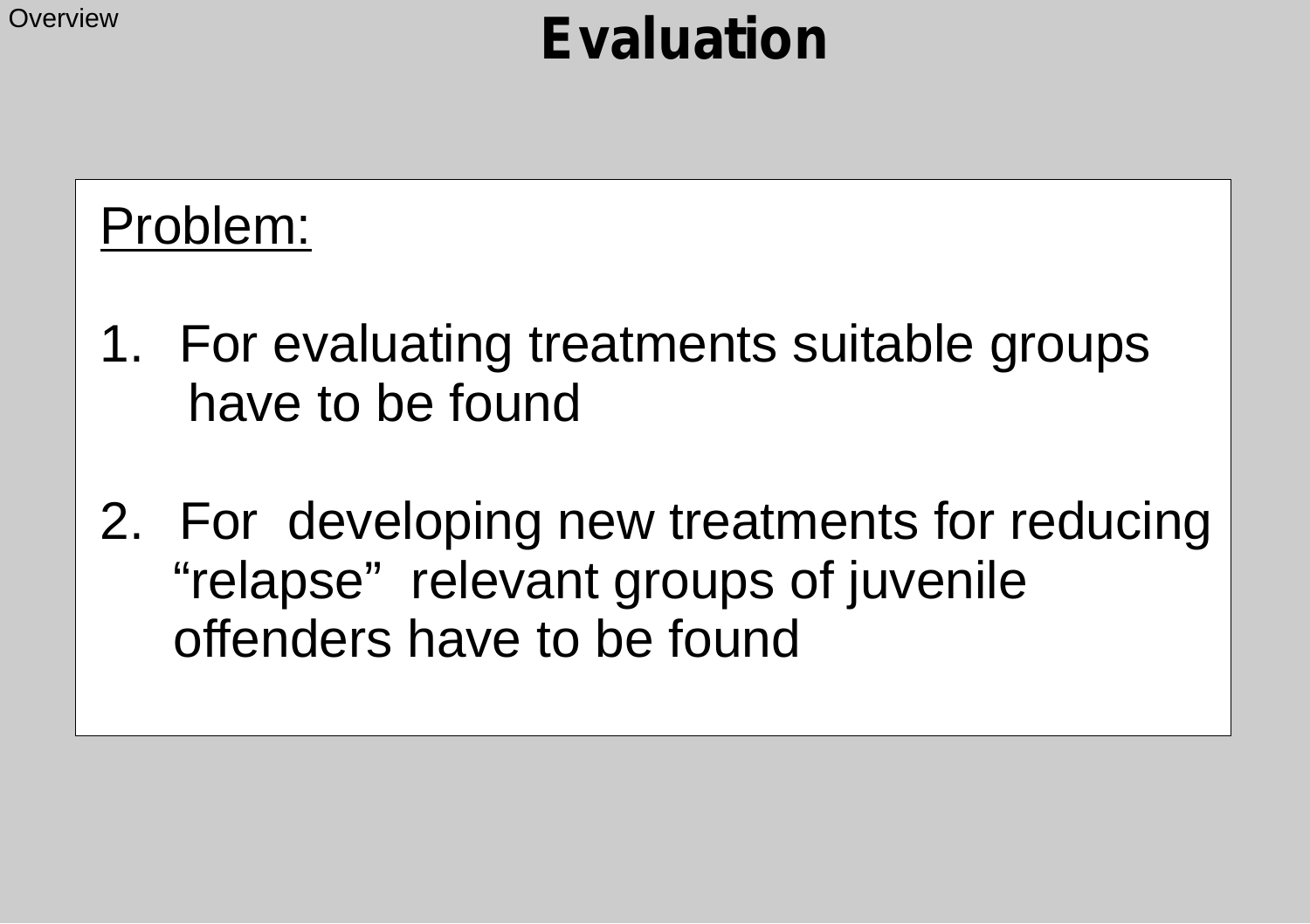# **Qualitative method**

**to find relevant subgroups and types**

# Approach by "types" of juvenile offenders

(compare Kluge, S., "Empirisch begründete Typenbildung", 1999)

Neumann (2008) examined these types also in apperception of police officers (n=50)

Police officers are the first contact with the penal system for juvenile offender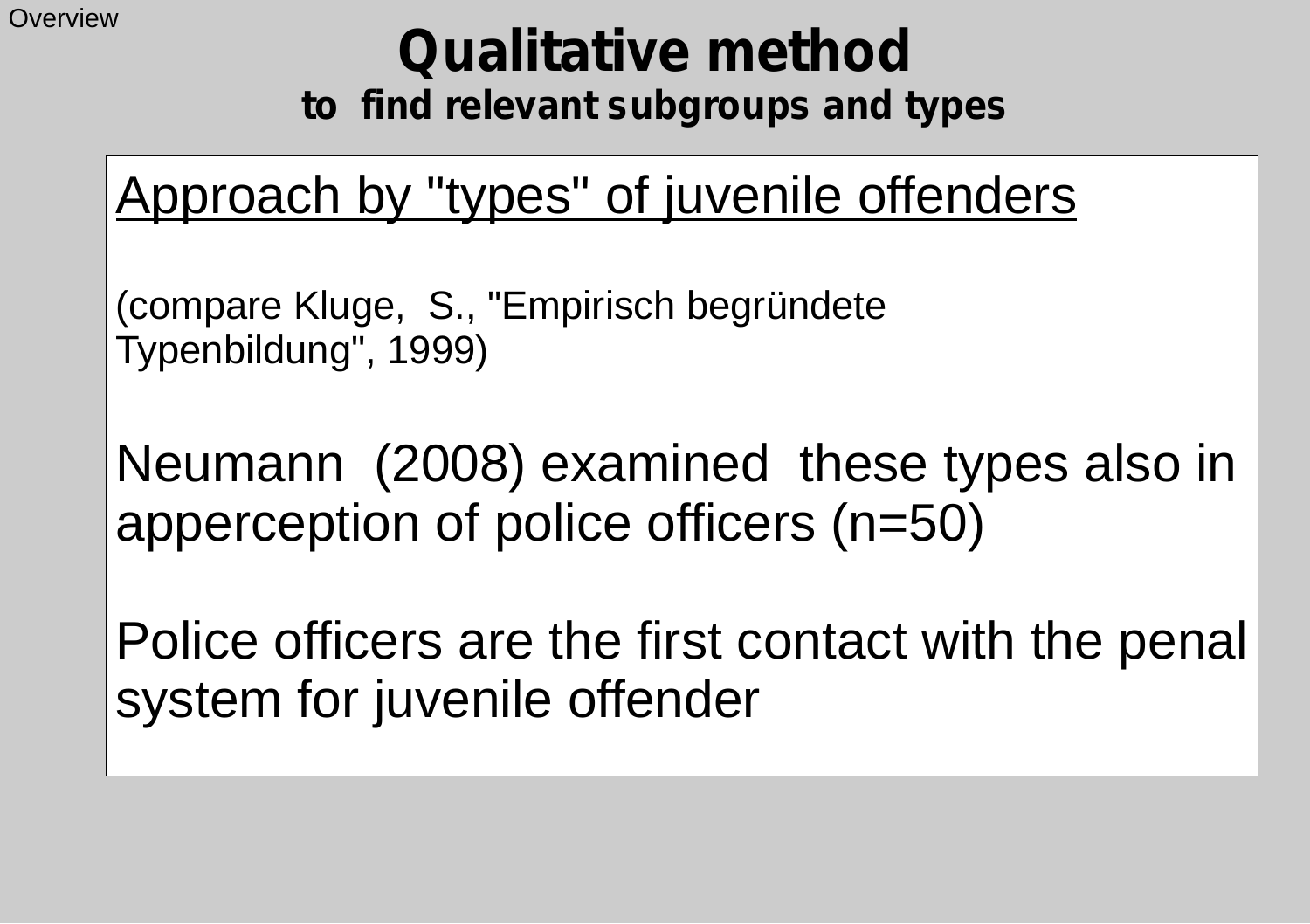# Types of juvenile offenders

#### - **"Social loser"**

The "Social loser" is defined as

- **1. changing homes**
- **2. without school graduation**
- **3. without training qualification**

The "Social loser" is a special "type" of interest as a result of the political discussion of "a new underclass" in Germany (Friedrich Ebert- Stiftung, Gesellschaft im Reformprozess, December 2006)

#### - **ebel" "Young r**

The "Young rebel" is defined:

**1. parents belong to "middle class" 2. school graduation**

The rebellion of a "young rebel" is mainly a result of adolescence and not of a conflict with norms and having ideals.

#### - **"Mentally disordered"**

The "Mentally disordered" juvenile offender is the result of:

#### **1. at the start of prison sentence the juvenile offender is described as "mentally disordered"**

To recieve this type a lot of different diagnoses have to be pooled: Mental deficiency, Borderline, depression, suicidal tendency etc..

The "mentally disordered" juvenile offender is of interest because the juvenile prison is not suitable to help him.

Exact diagnoses are missing.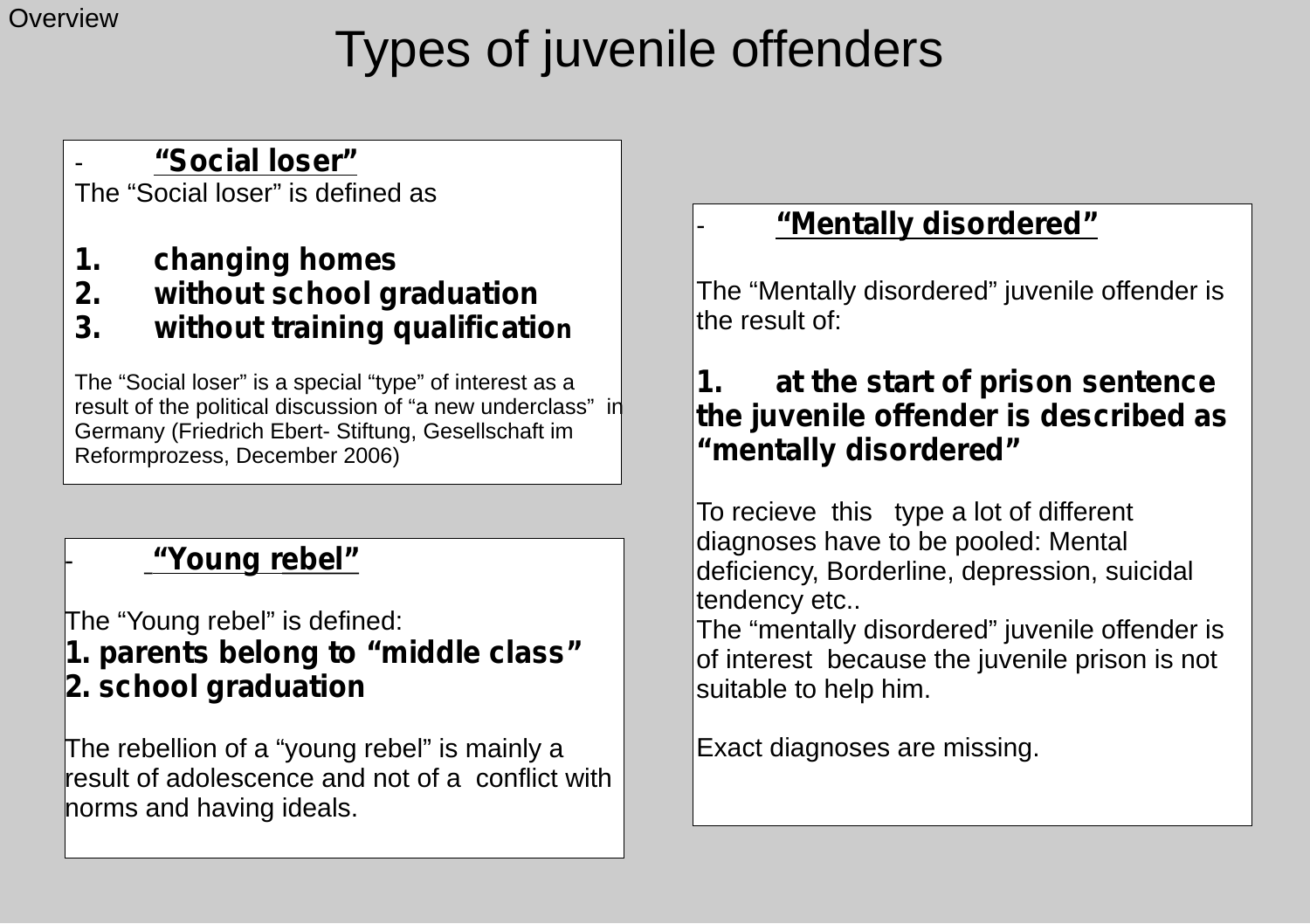## Types of juvenile offenders

#### - **"Violent criminals"**

The "Violent criminal" is defined as:

- **1. Committing bodily harm and/or**
- **2. Committing sexual offences and/or**
- **3. Committing homicide**

Regarding "sexual offence" child maltreatment is reviewed as violent crime. There are also cases of juvenile offenders older than 14 having sexual intercourse with a person not much younger than 14.

To reduce "relapse" of "violent criminal" is always for public benefit. Public believe that a "violent criminal" will commit a violent offence, if he has a relapse. (comparable with "intensive offender")

#### - **"Female offender"**

Because of the low number of cases only the gender defined the type. As a result of a different survey female and male juvenile offenders are not pooled (!!!). All former types are male juvenile offender

(It is necessary to accomplish more studies about female juvenile offenders. Comparing the time period 1996-2000 to 2007 a quadruplication is found in prison of Rhineland-Palatinate: 6 to 24 (compare PKS, official statistics of crime 2007)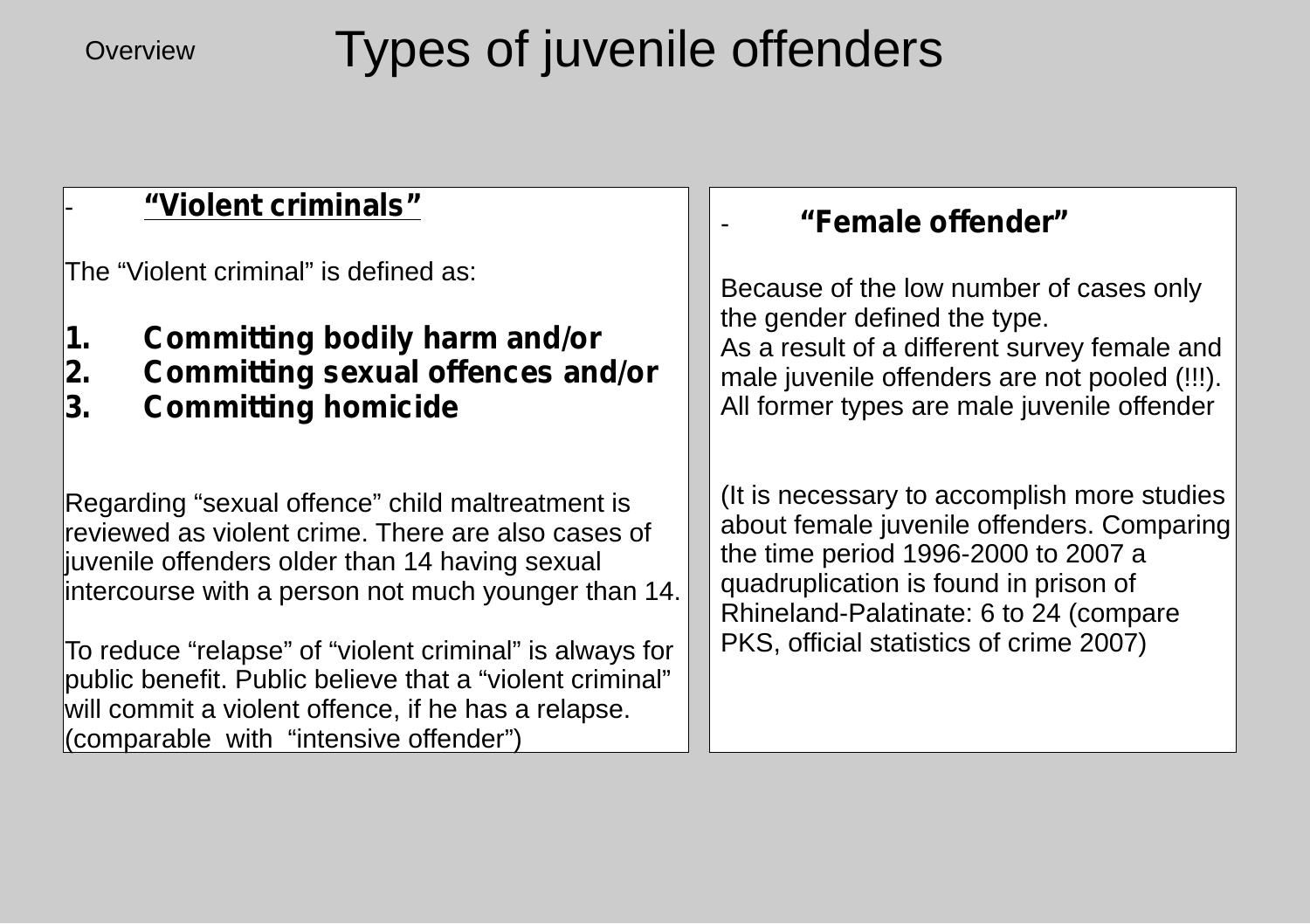# Overview **Types of juvenile offenders**

| --"German with non-German origin"<br>This type is defined: | And different types of young foreign<br>nationals:                 |
|------------------------------------------------------------|--------------------------------------------------------------------|
|                                                            |                                                                    |
|                                                            | Result of combining "origin" and "citizenship"                     |
| German citizenship<br>$\mathbf 1$ .                        |                                                                    |
| <b>Non-German origin</b><br>2.                             | "Turk born in Turkey"<br>"Turk born in Germany"                    |
| Most of them are Russian Germans / Volga<br>Germans.       | "Yugoslav born in former Yugoslawia"<br>"Yugoslav born in Germany" |
|                                                            | "East-European born in East-Europe"                                |
|                                                            | "Arabic-Persians born in Arabic-Persian<br>region"                 |
|                                                            | "Arabic-Persians born in Germany"                                  |
|                                                            |                                                                    |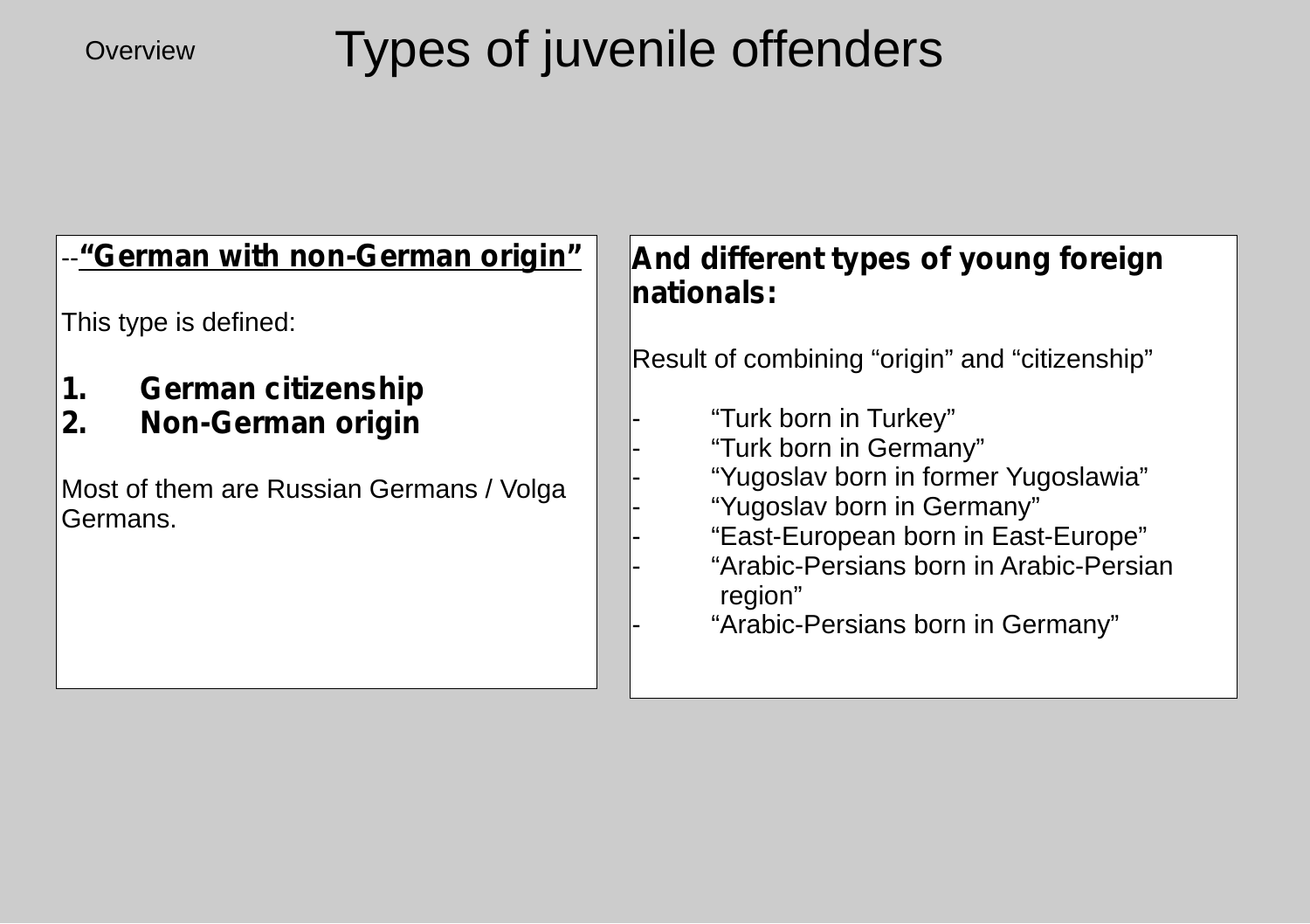# Overview **Further description of times**

**"Social loser" feature characteristics: n=45 of male juvenile offenders 11.25% n=33 property offences 73.3% n=30 "parents divorced" 66.7% n=44 German 97.8% n=23 school education 51.1% n=15 training qualification 33.3% n=35 contact person: mother 77.8% Relapse I: 93.3% Relapse II: 84.4% "Young rebel" feature characteristics: n=18 of male juvenile offenders 4.5% n=6 violent crime 33.3% n=15 "good relations to parents" 83.3% n=15 German 83.3% n=9 drug abuse, no heroin 50% no "mentally disordered"**

**n=16 contact person: mother 88.8%**

**Relapse I: 72.2% Relapse II: 61.1%**

#### **"Mentally disordered"**

**feature characteristics:** n=30 7.5% of male juvenile offenders **n=7 violent crime 23.3% n=16 many have traumata ("violence") 53.3% n=26 German 86.7% n=7 national assistance 23.3% n=14 home change 46.7% n=23 contact person: mother 76.7% Relapse I: 80% Relapse II: 60%**

**"Violent criminals" feature characteristics: n=73 of male juvenile offenders 18.25% n=33 traumata 45.2% n=14 home change 19.2% n=50 German 68.5% n=66 born in Germnany 90.4% n=27 alcohol consumption n=11 whisky 37% n=61 contact person: mother 83.6% Relapse I: 77.9% (one psychiatrie / four removals) Relapse II: 60.3%**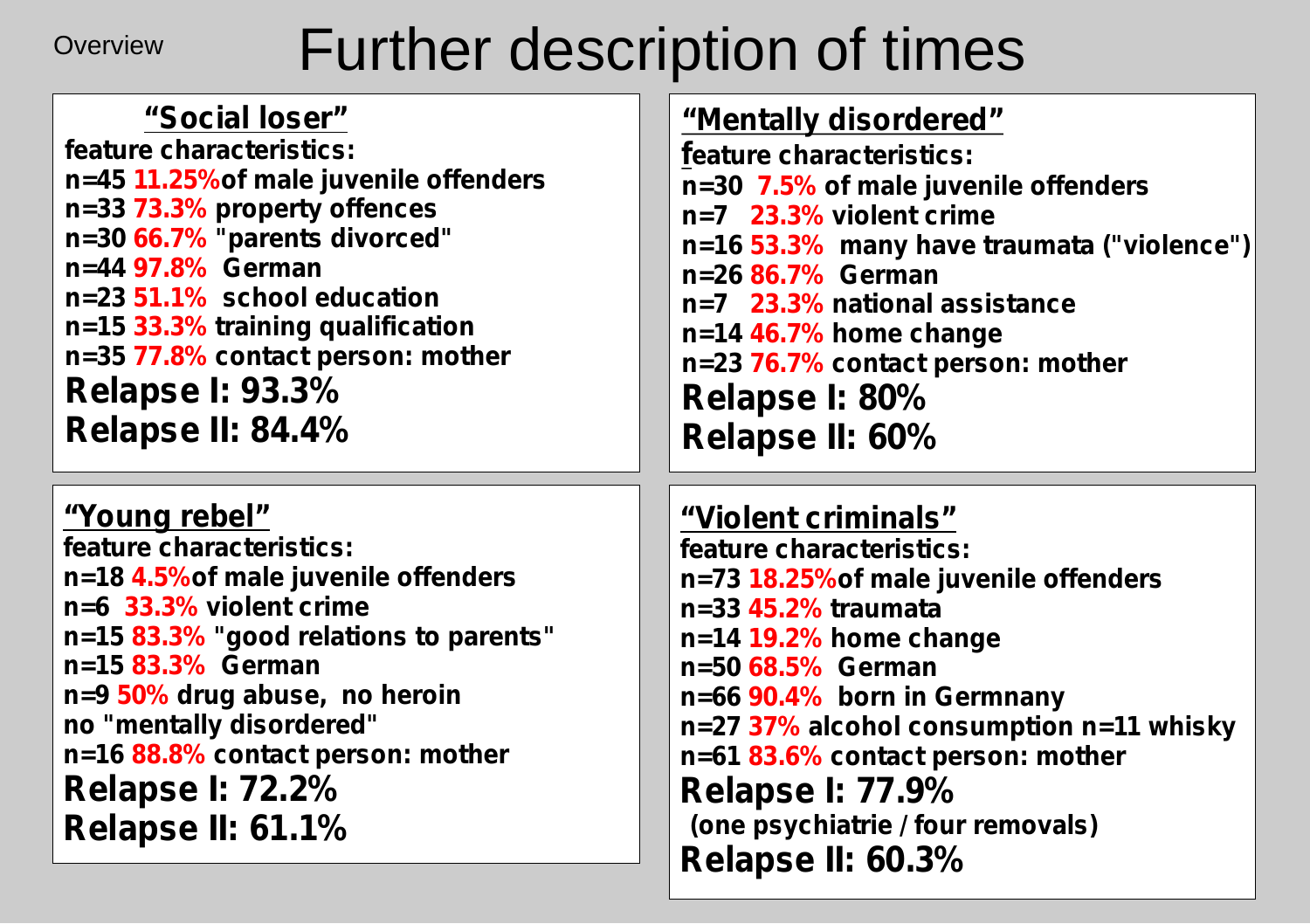# Overview Further description of times

| "Female offender"                                                              | "Turk born in Turkey"                            |
|--------------------------------------------------------------------------------|--------------------------------------------------|
| feature characteristics:                                                       | n=9 2.25% of male juvenile offenders             |
| n=5 and 1 without "official registration"                                      |                                                  |
| n=3 violent crime                                                              | family structure is dominated by                 |
| n=3 origin family with 4 children<br>n=4 "parents divorced"                    | tradition                                        |
| n=5 drug abuse                                                                 |                                                  |
| n=2 alcohol consumption                                                        | Minimum: 4 years in Germany                      |
| all German                                                                     | <b>Relapse I: 42.8%</b>                          |
| Relapse I: 80%                                                                 | Relapse II: 42.8%                                |
| Relapse II: 20%                                                                |                                                  |
|                                                                                | without two removals                             |
|                                                                                |                                                  |
|                                                                                |                                                  |
| "German with non-German origin"                                                | "Turk born in Germany"                           |
| feature characteristics:                                                       | feature characteristics:                         |
| n=36 9% of male juvenile offenders                                             | n=34 8.5% of male juvenile offenders             |
| n=9 25% "parents divorced"                                                     | family structure dominated by cultural<br>change |
| $n=2261.1\%$ Russians                                                          | n=4 11.8% "parents divorced"                     |
| n=35 97.2% can speak German                                                    | $n=4$ 11.8% home change                          |
| n=20 55.6% drug abuse n=14 heroin                                              | n=7 20.6% alcohol consumption                    |
| n=13 36.1 alcohol consumption n=11 whisky<br>n=33 91.7% contact person: mother | $n=14$ 41.2% drug abuse                          |
|                                                                                | Relapse I: 70%                                   |
| <b>Relapse I: 80.6%</b>                                                        | Relapse II: 43.3%                                |
| Relapse II: 58.3%                                                              | without three removals /                         |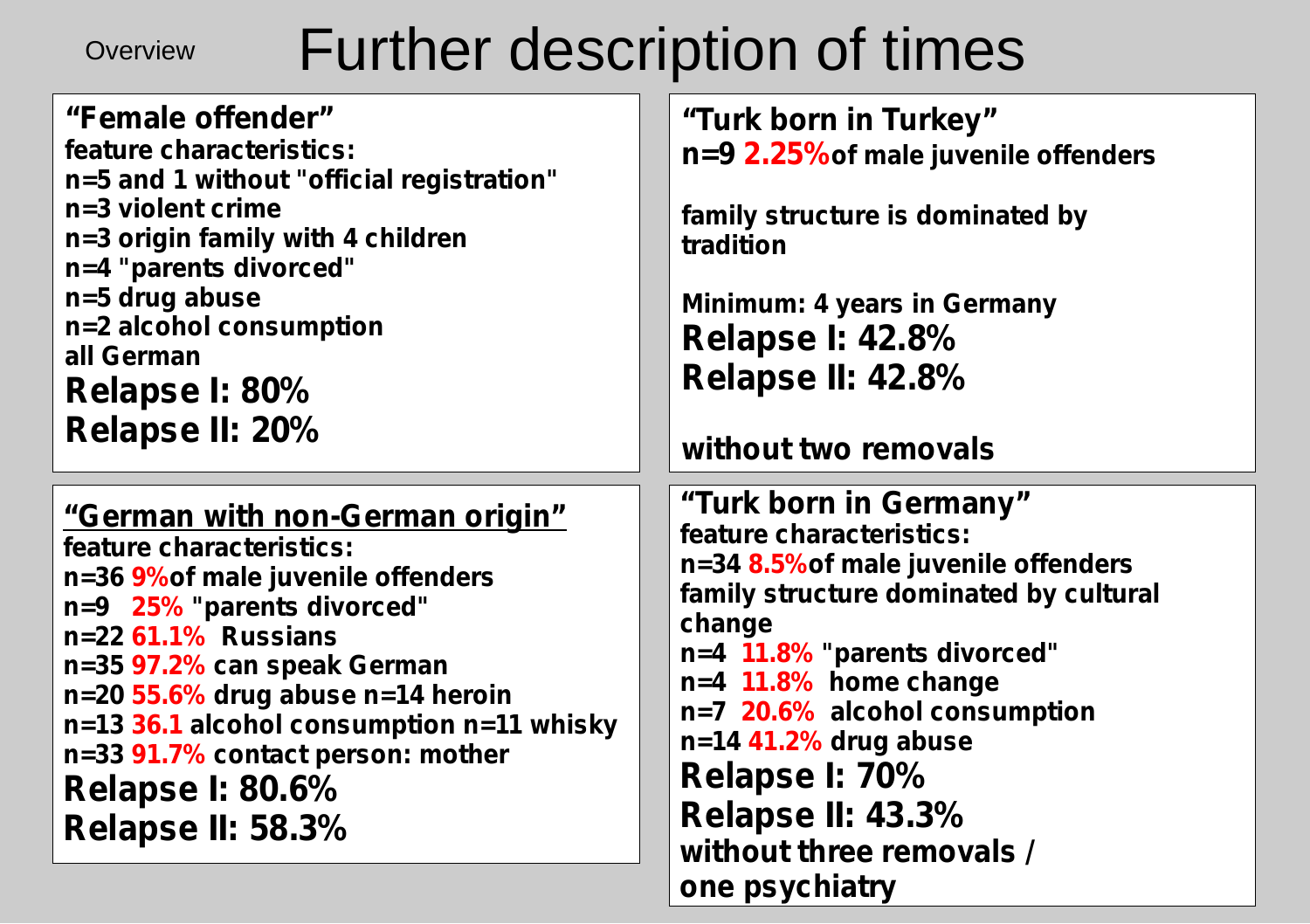Configuration frequency analysis

The **CFA** is able to find "statistically relevant types" in the group of all "possible" types

More different characteristics lead to more interesting statements about the juvenile offenders

The **Prediction-CFA** is able to find types can be assigned to categories "relapse"/"no relapse"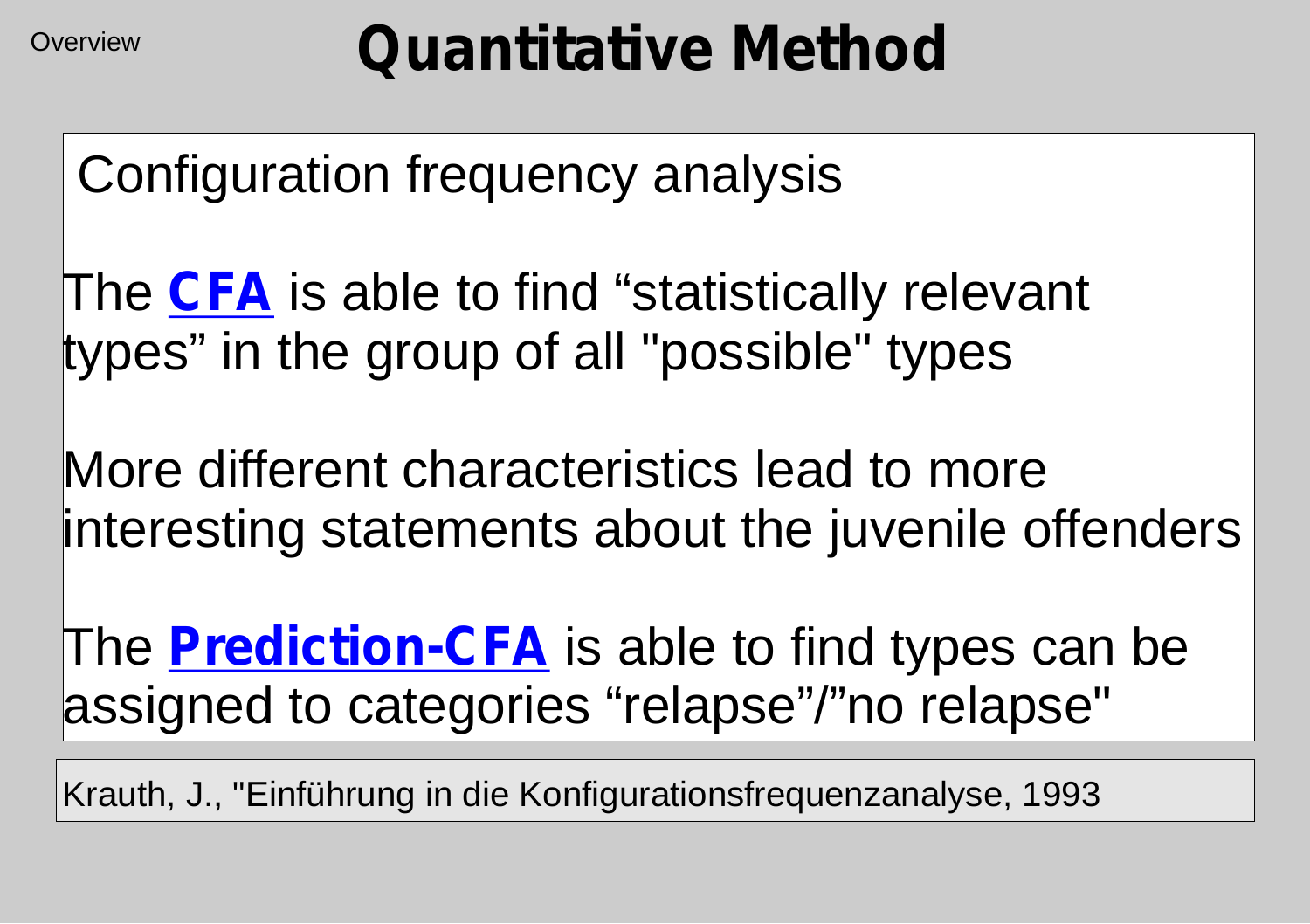```
 Configuration frequency analysis (CFA)
```

```
Example: "Social looser"
```
changing home x school education x training qualification

```
possibilities: 2 \times 2 \times 2 = 8
```
frequency of a combination:  $\rm\,f_{j_1 j_2 j_3}$  =45 ("100")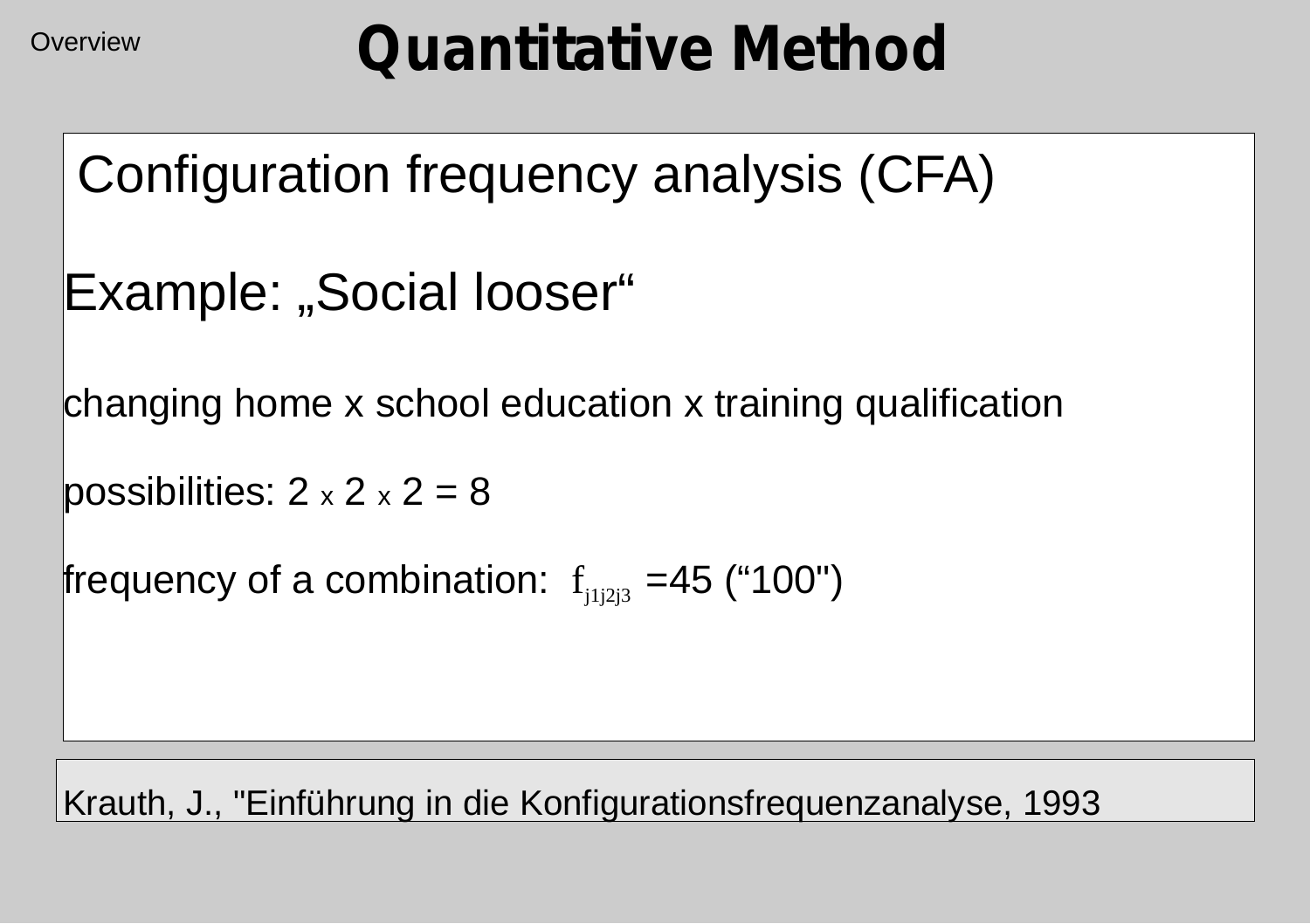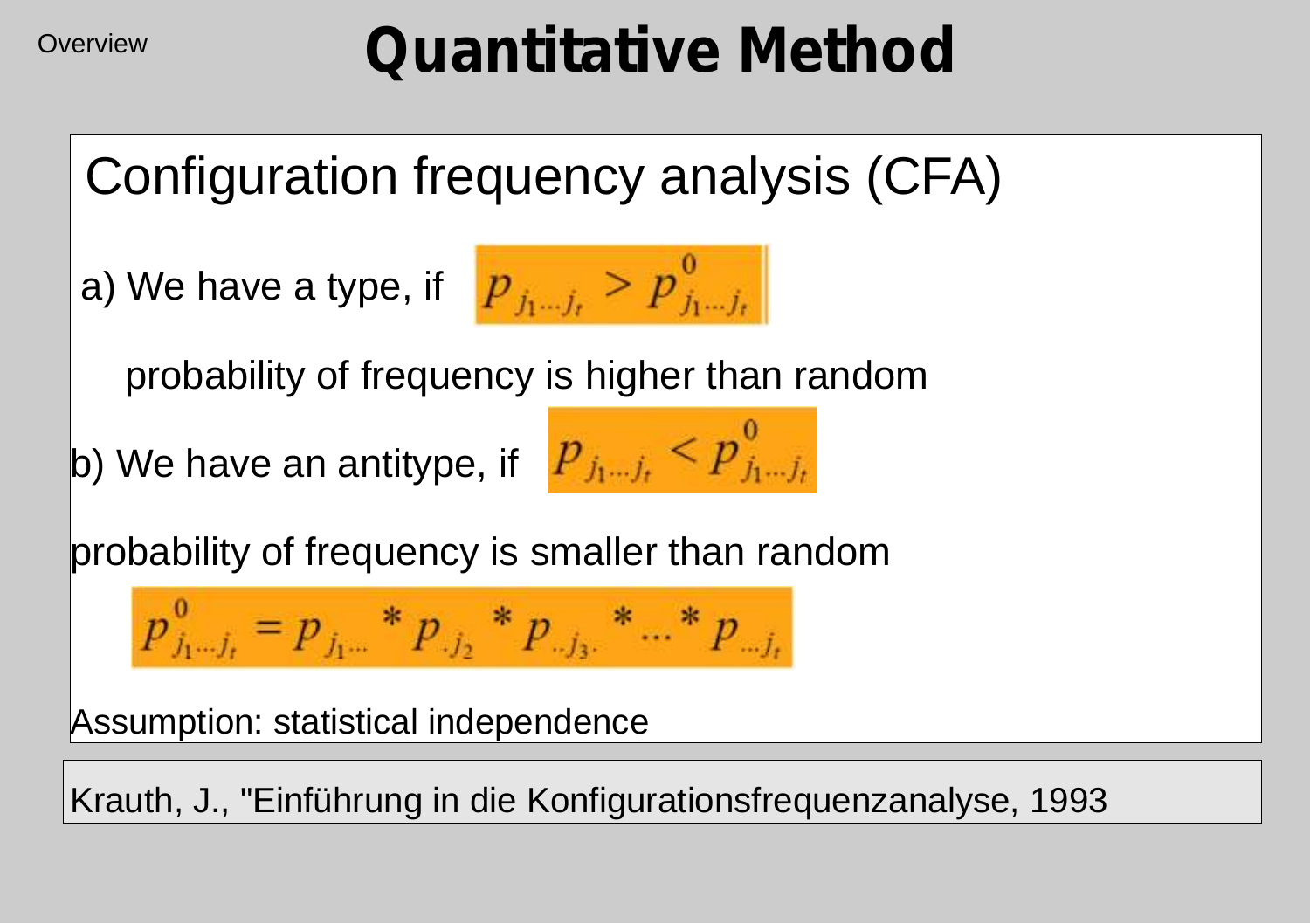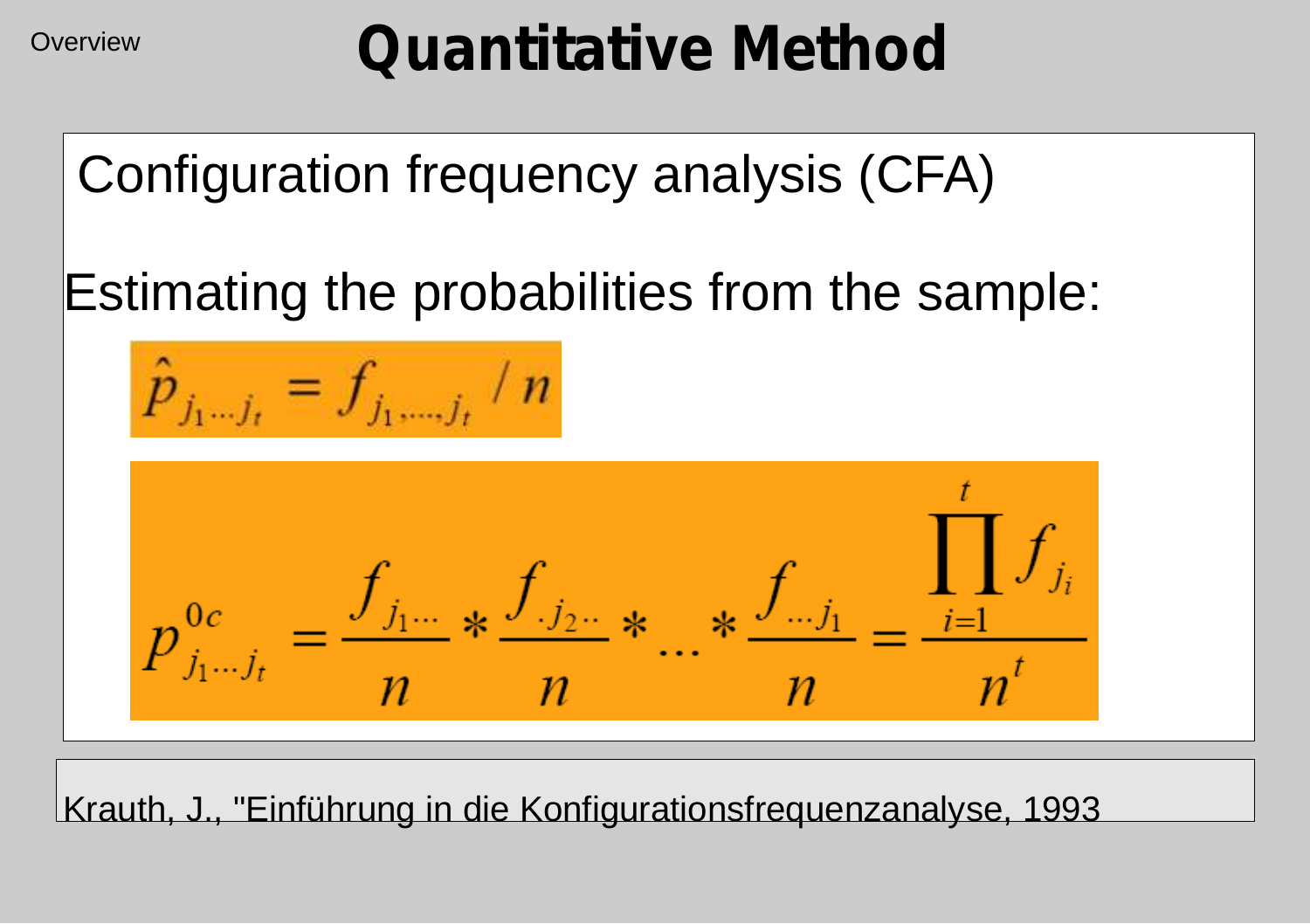# **Quantitative Method**

# Configuration frequency analysis (CFA)

# Exact hypergeometric test:

1. step: We neglect the hypothesis: "probability of frequency is random" if  $p < 0.05$ 

2. step: We determine all tables of contingency (t=number of variables, K: contingency)

3. step: Compute the probability:  $P(X \ge f_{j_1,\dots,j_t}) = \sum_{k} P_{k} (X \ge f_{j_1,\dots,j_t})$ 

possible: Approximation with normal distribution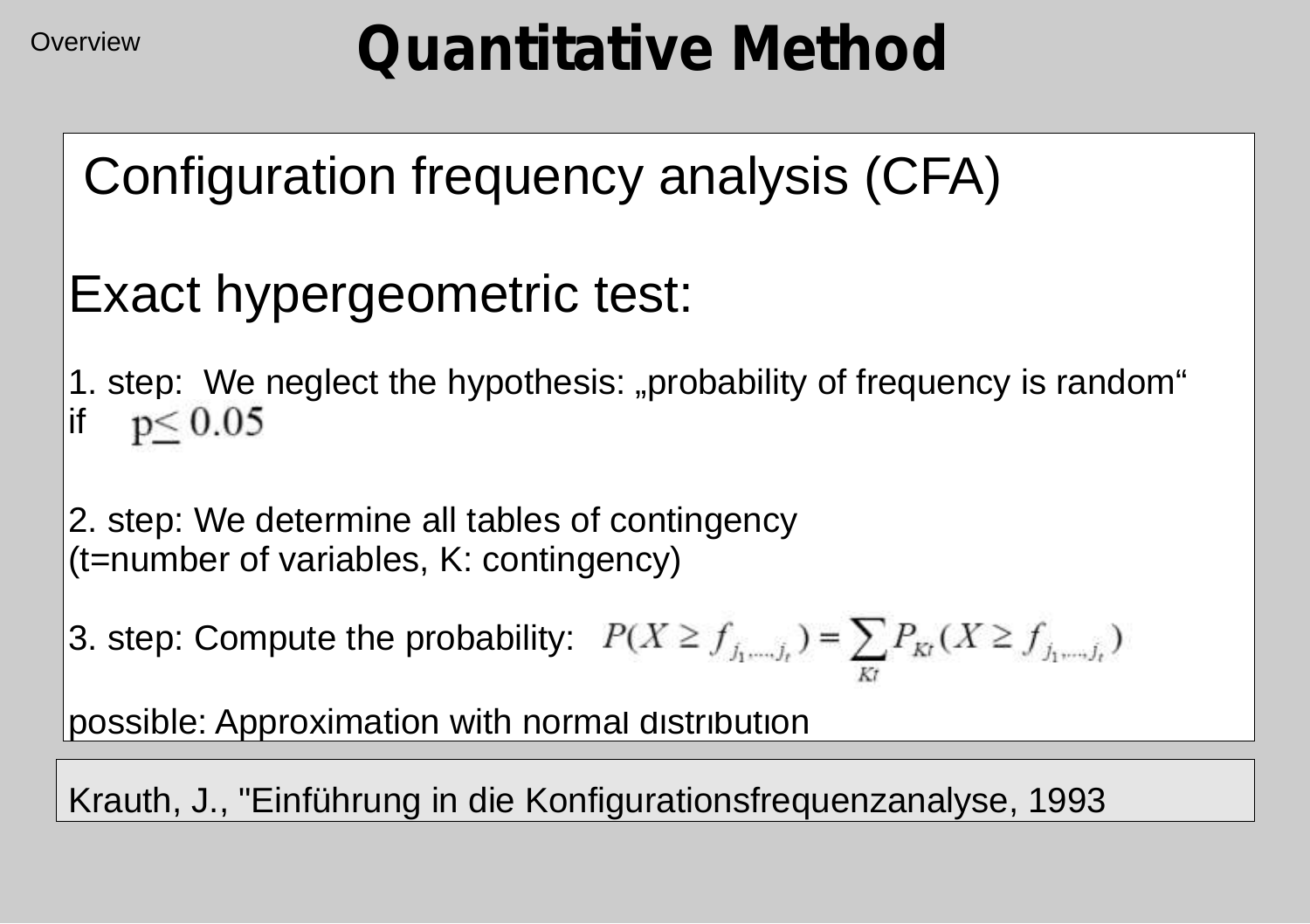Configuration frequency analysis (P-CFA)

Example: " Social looser" and "relapse"

changing home x school education x training qualification x relapse

possibilities:  $2 \times 2 \times 2 \times 2 = 16$ 

We have only to test on "relapse". P-CFA distinguishs between criteria and predictors.

Expected values for criteria according to predictor higher than random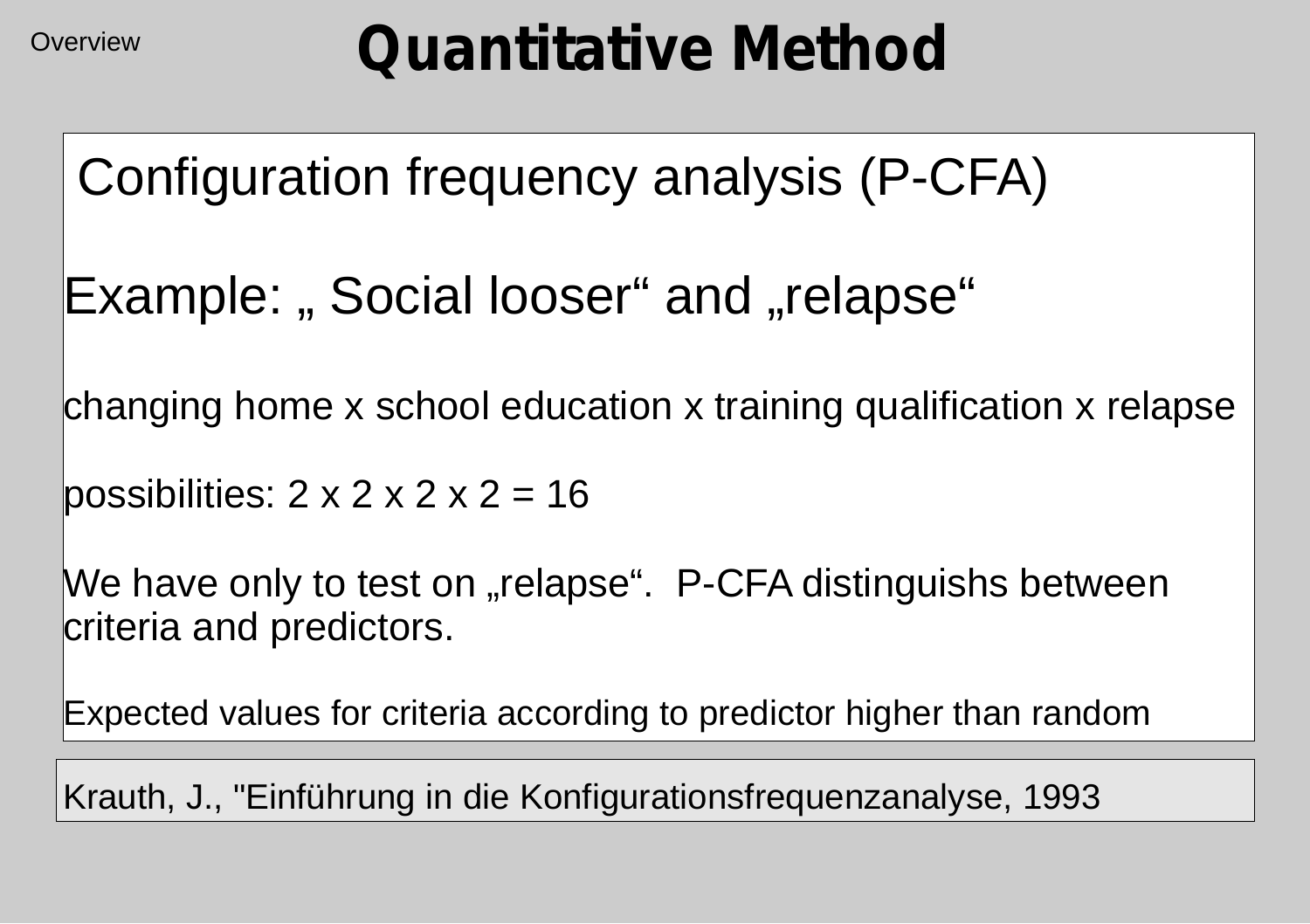# First question CFA:

profile: home change / school graduation / qualification

| profile | z-value  | p-value |  |
|---------|----------|---------|--|
| 000     | 1.866    | 0.031   |  |
| 001     | $-1.675$ | 0.953   |  |
| 010     | $-4.856$ | 0.999   |  |
| 011     | 3.793    | 0.000   |  |
| 100     | 0.790    | 0.215   |  |
| 101     | $-1.575$ | 0.942   |  |
| 110     | $-1.327$ | 0.907   |  |
| 111     | 2.324    | 0.010   |  |

Bonferoni adjustment p=0.00625 alpha=0.05

**The "social looser" "100" is not oftener than it is in consequence of random process expected!!!**

**More than expected "011": no home change/school/ graduation**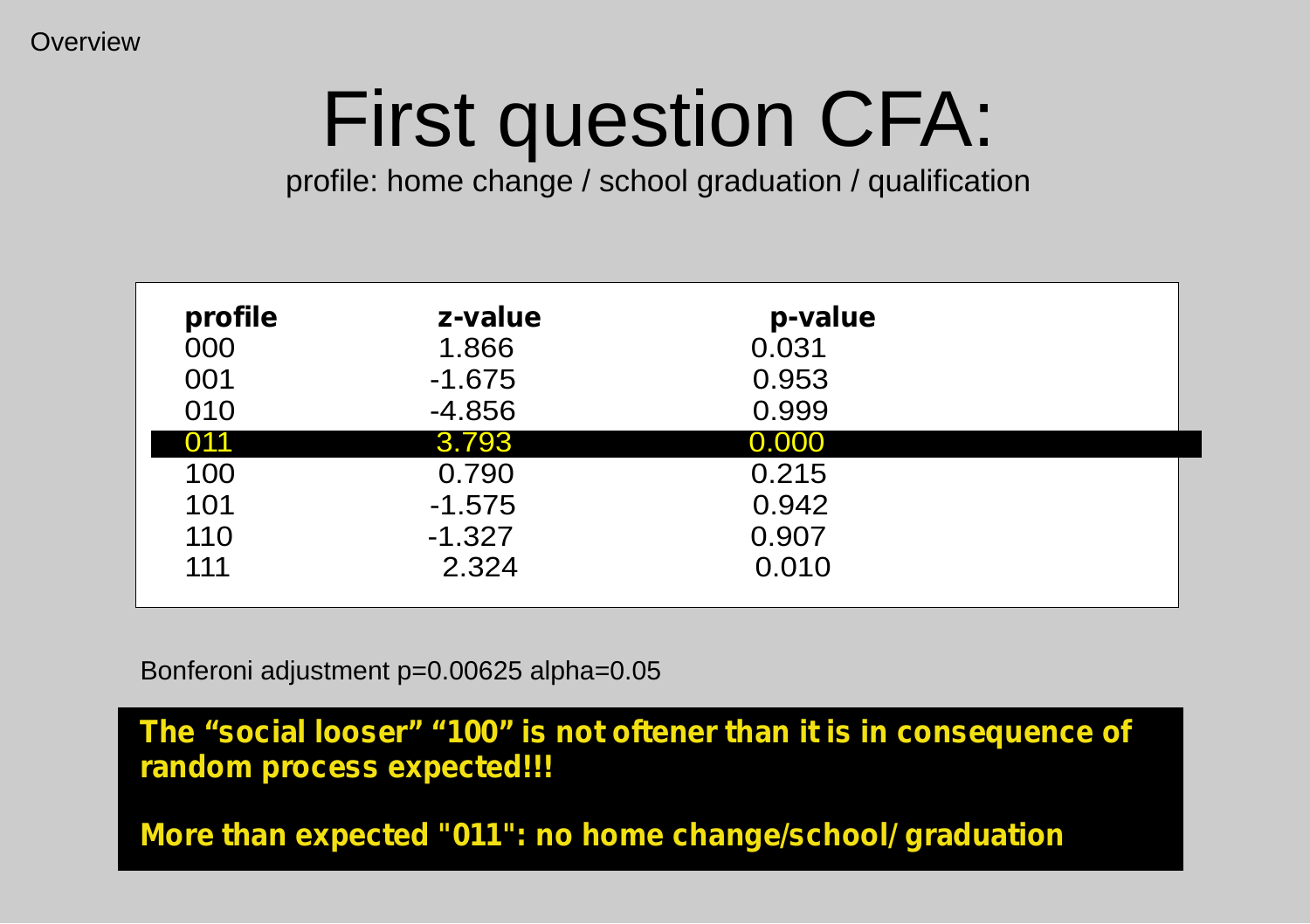# Second question P-CFA

profile: home change / school graduation / qualification x **relapse II**

| profile | p-value    |
|---------|------------|
| 000x0   | 0.546      |
| 000x1   | 0.536      |
| 001x0   |            |
| 001x1   | 1          |
| 010x0   | 0.059<br>- |
| 010x1   | $0.963 -$  |
| 011x0   | 0.012      |
| 010x1   | 0.997      |
| 100x0   | 0.999      |
| 100x1   | 0.0004     |
| 101x0   |            |
| 101x1   | 0.617      |
| 110x0   | 0.845      |
| 110x1   | 0.287      |
| 111x0   | 0.633      |
| 111x1   | 0.713      |

#### o<sup>nli</sup> veralonaatilist "Social loser" x relapse II is <u>significant</u>

compare: Giebel, S..,Sexual offenders, DGP / Giebel, S. Geruchsprofile, VDI Bad Kissingen 2007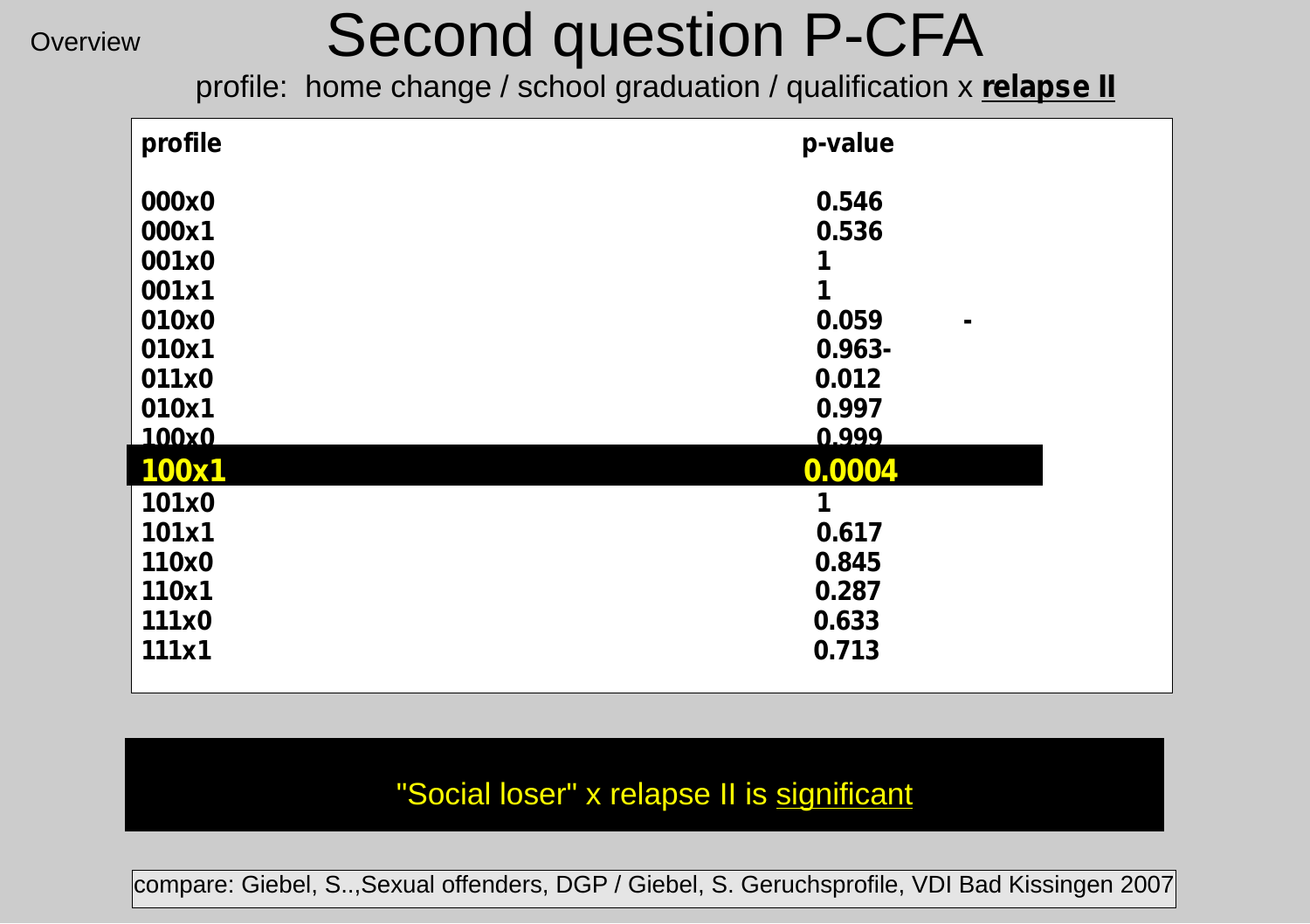# One type "social loser" x relapse

Fisher-Exact Test

| Relapse        |                | Relapse I  |           |                                                                   |
|----------------|----------------|------------|-----------|-------------------------------------------------------------------|
| "Social loser" | yes            | no<br>3    | yes<br>42 | Considered only the type<br>"Social loser":                       |
| $p=0.003$      | no             | 84         | 271       | Juvenile offenders with the type<br>have more oftener a "relapse" |
|                |                | Relapse II |           | than all other juvenile offenders                                 |
|                |                | no         | yes       |                                                                   |
| "Social loser" | yes            | 7          | 38        |                                                                   |
|                | n <sub>0</sub> | 146        | 209       |                                                                   |
|                |                |            |           |                                                                   |

#### only explored the contractor of the contractor of the contractor of the contractor of the contractor of the co<br>In the contractor of the contractor of the contractor of the contractor of the contractor of the contractor of Social loser has a higher rate of relapse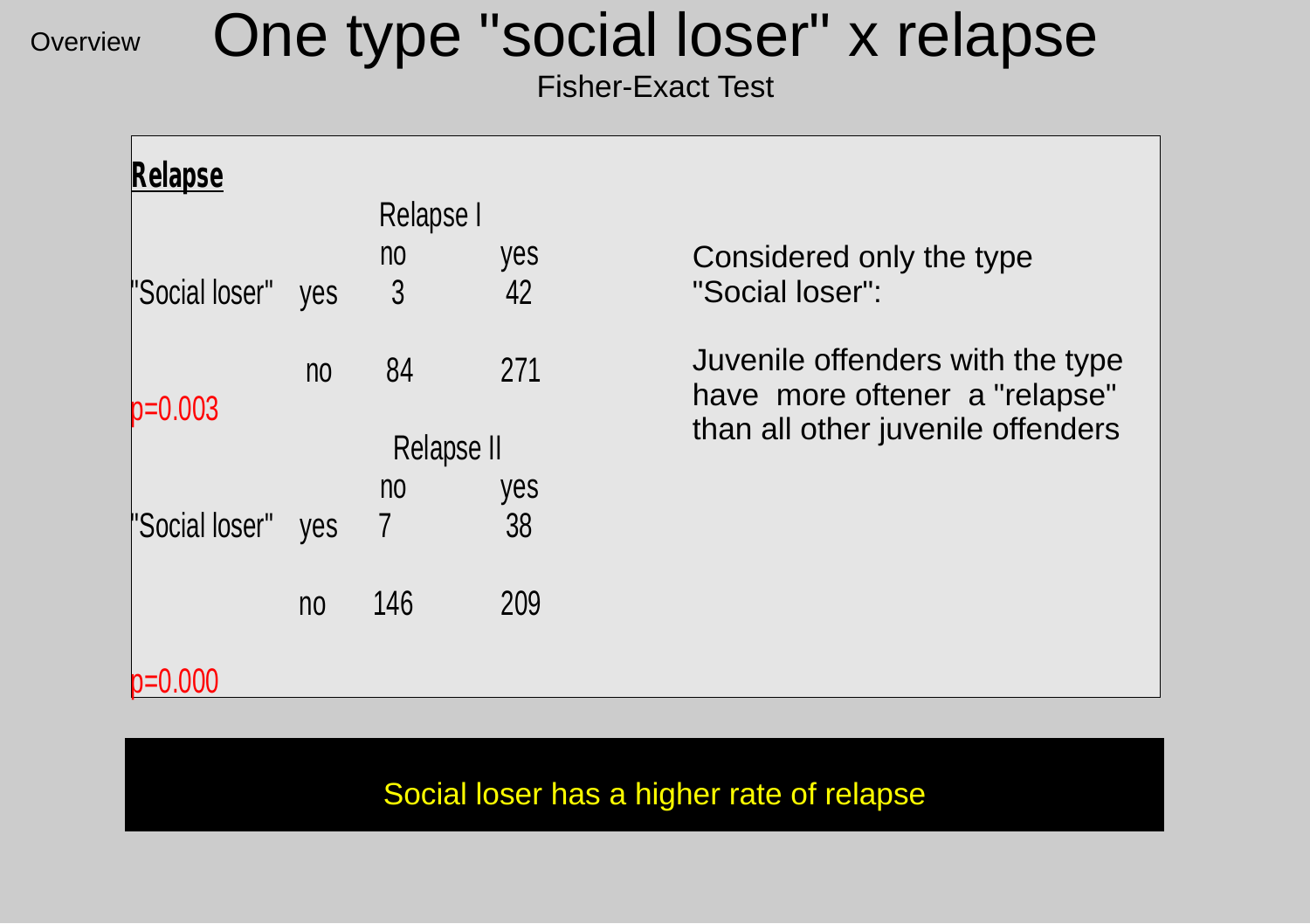# Evaluation of methods

for reducing "relapse" of "social loser"

| Relapse I                                                                            |                            |  |
|--------------------------------------------------------------------------------------|----------------------------|--|
| additional school education $p = 0.374$<br>social training<br>training qualification | $p = 0.048$<br>$p = 0.715$ |  |
| Relapse II                                                                           |                            |  |
| additional school education $p = 0.285$<br>social training<br>training qualification | $p = 0.172$<br>$p = 0.516$ |  |

Only "social training" is significant in reducing relapse I of "social loser"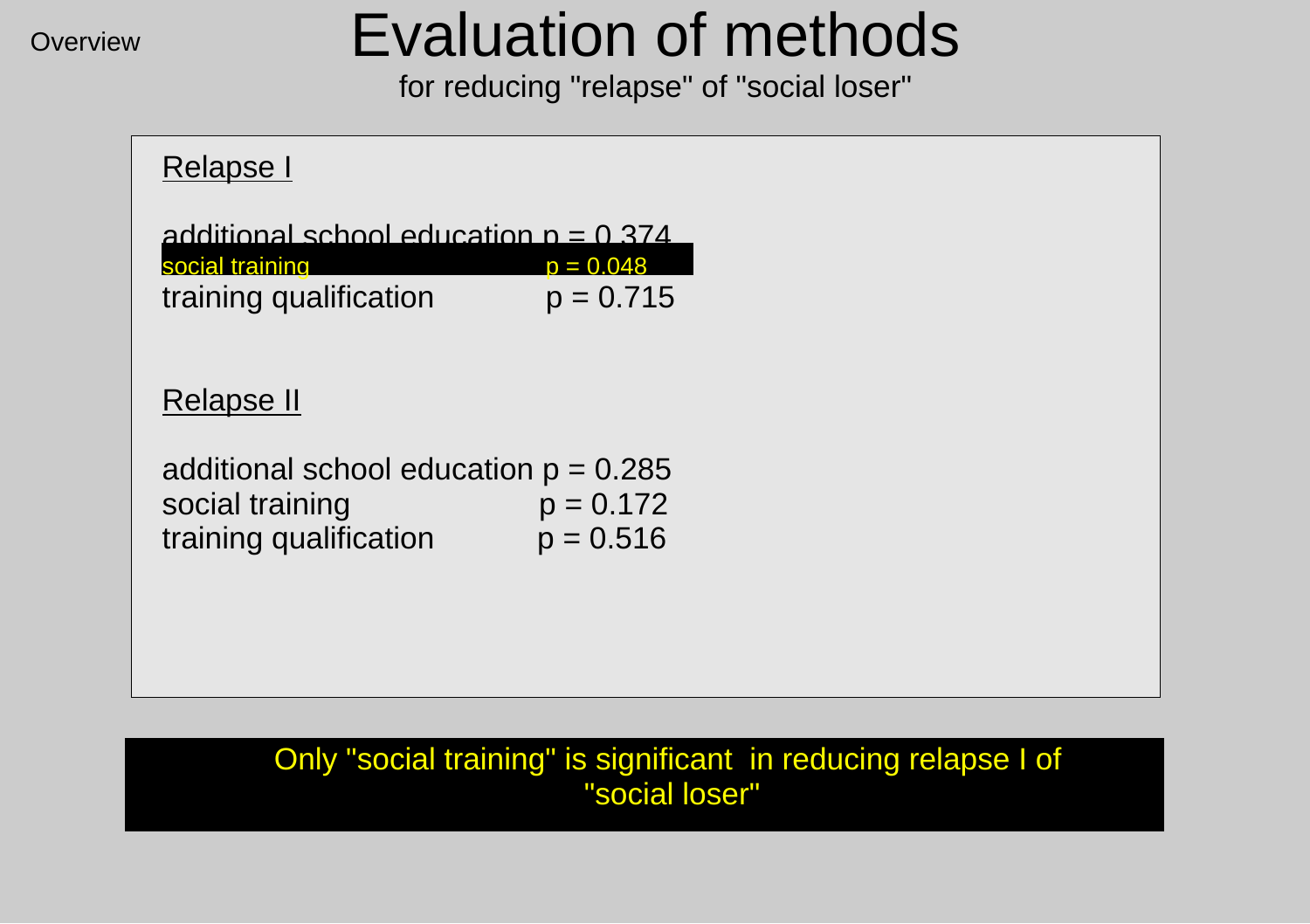# Prediction: Neural networks

Supervised neuronal networks



Often used only for fuzzy-problems Example: "1": "up" and "0": "down/equal"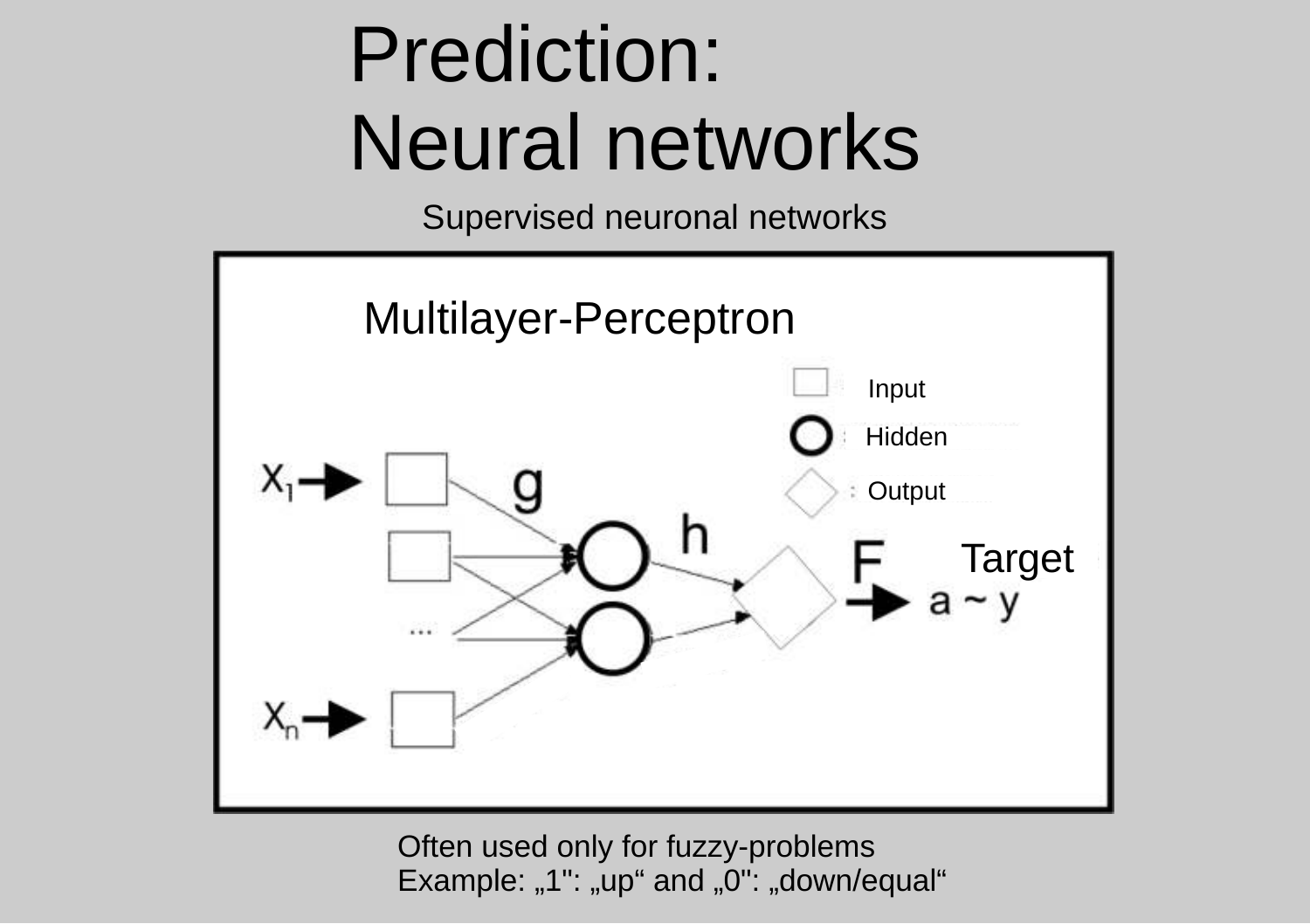# Neural networks algorithm

| Step 1. | E                                                                     | $=\sum_{k=1}^{N}(\tilde{y}_k - y_k)^2$  | Differences between estimation and reality |
|---------|-----------------------------------------------------------------------|-----------------------------------------|--------------------------------------------|
| Step 2. | \n $z_j = g(\sum_{i=1}^{n} w_i \cdot x_i)$ \n                         | Hidden layer (Sigmoid-function)         |                                            |
| Step 3. | \n $a = h(\sum_{j=1}^{m} u_j \cdot z_j)$ \n                           | Output layer (Sigmoid-function)         |                                            |
| Step 4. | \n $\widetilde{y} = F(a)$ \n                                          | Function for output (Interpretation)    |                                            |
| Step 5. | \n $w_i^{\text{new}} = w_i^{\text{old}} + \alpha \cdot \Delta w_i$ \n | Initialization of raise in hidden layer |                                            |
| Step 6. | \n $u_j^{\text{new}} = u_j^{\text{old}} + \alpha \cdot \Delta u_j$ \n | Initialization of raise in output layer |                                            |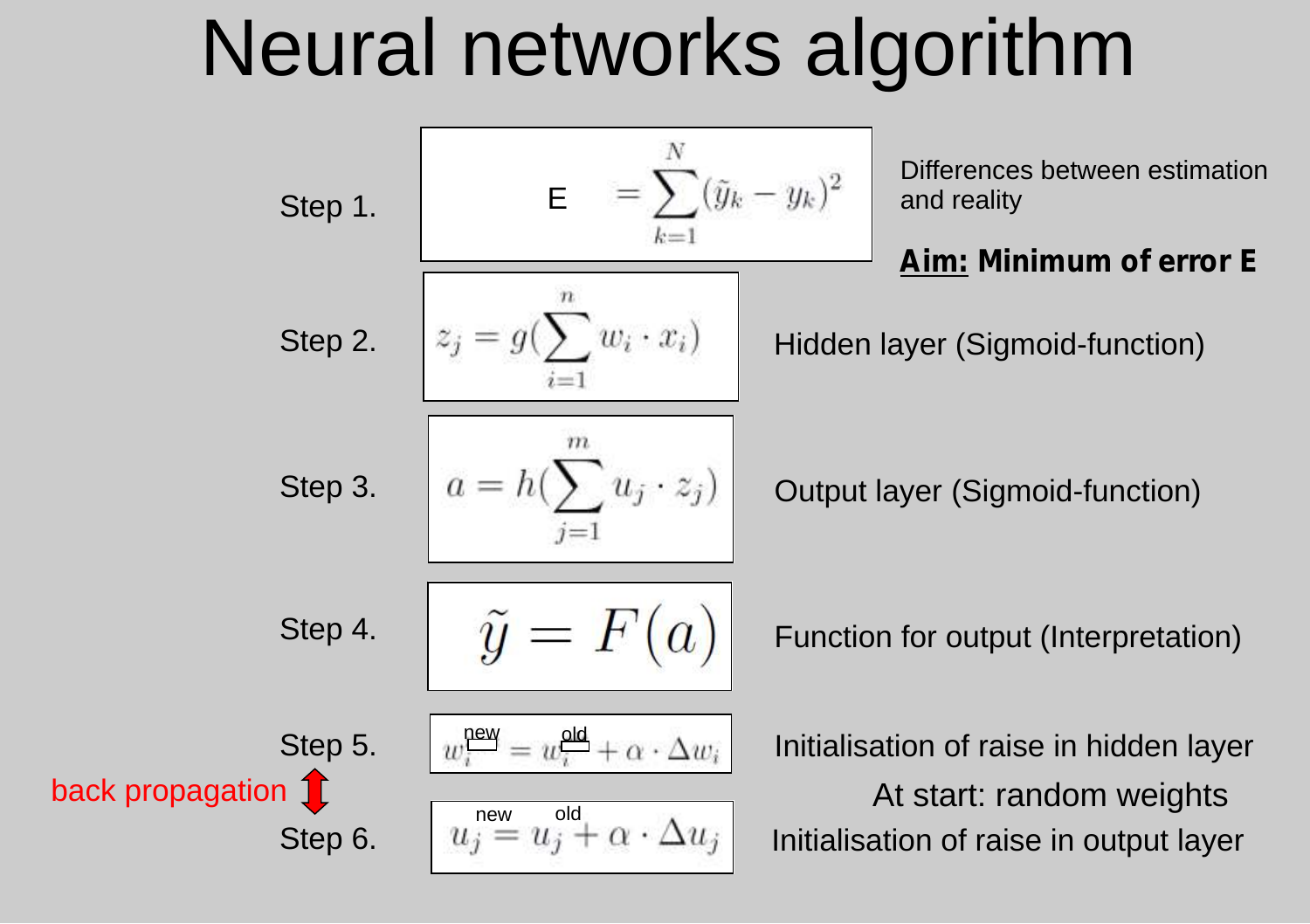Explanation of "relapse" using different mathematical procedure

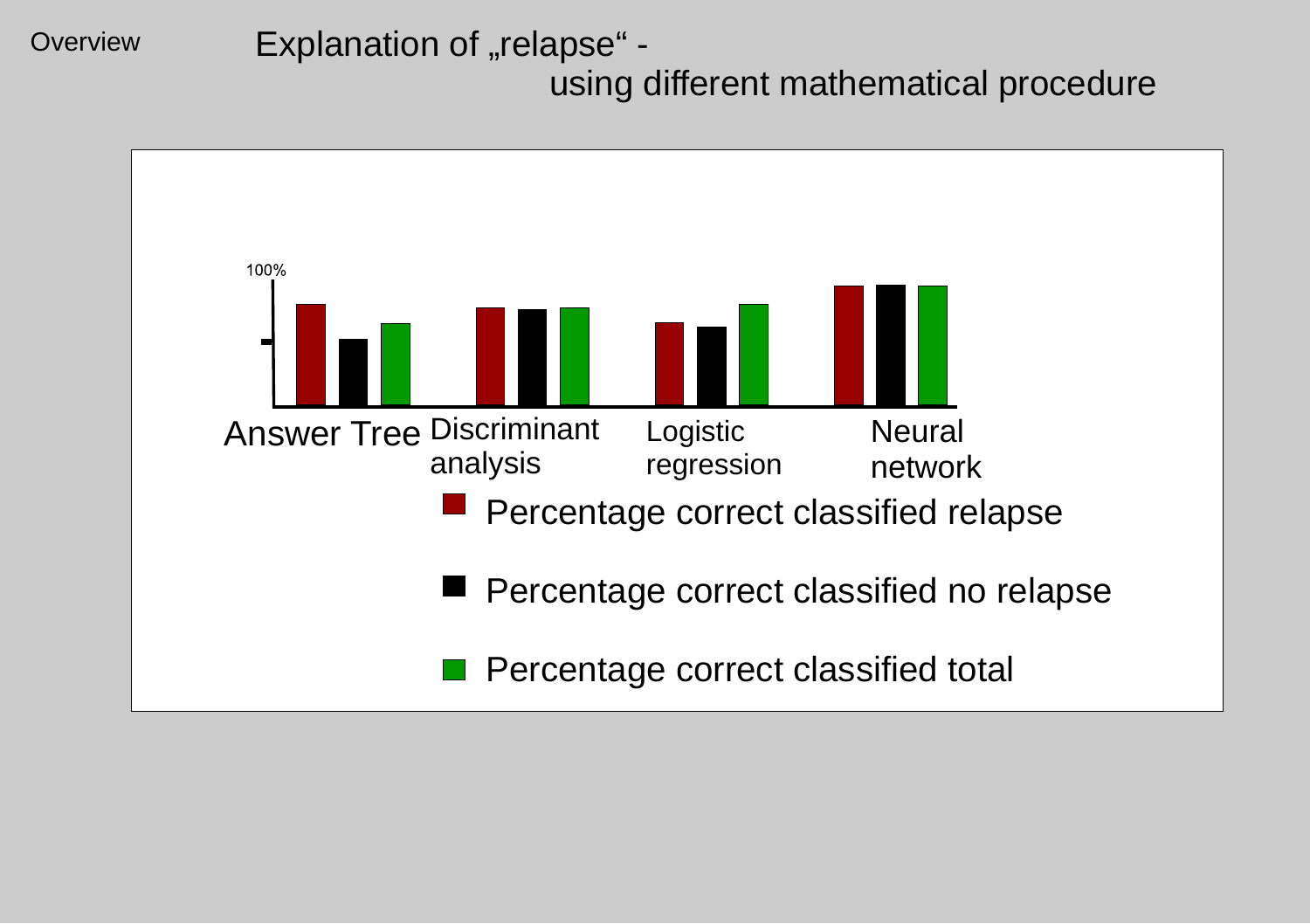### Prediction of relapse-

#### using different mathematical procedures

| Relapse 200 juveniles (Explanation) |              |            |             |  |
|-------------------------------------|--------------|------------|-------------|--|
|                                     | Relapse      | No relapse | Total       |  |
| Answer Tree                         | 100% (131)   | $0\%$ (0)  | 65,5 %(131) |  |
| Discriminance Analysis              | 68,7% (90)   | 62,3% (43) | 66,5 (133)  |  |
| Logistic Regression                 | 91.6% (120)  | 39.1% (27) | 73,5% (147) |  |
| <b>MLP</b>                          | 86,2 % (113) | 65,2% (45) | 79,0% (158) |  |

| Relapse 200 juveniles (Prediction) |             |            |             |  |  |
|------------------------------------|-------------|------------|-------------|--|--|
|                                    | Relapse     | No relapse | Total       |  |  |
| Answer Tree                        | 100% (116)  | $0\%$ (0)  | 58,0 %(116) |  |  |
| Discriminance Analysis             | 62,1 % (72) | 63,1% (53) | 62,5 (125)  |  |  |
| <b>Logistic Regression</b>         | 86,2% (100) | 39,1% (27) | 63,5 (127)  |  |  |
| <b>MLP</b>                         | 74,1 %(86)  | 57,1% (48) | 67,0%(134)  |  |  |



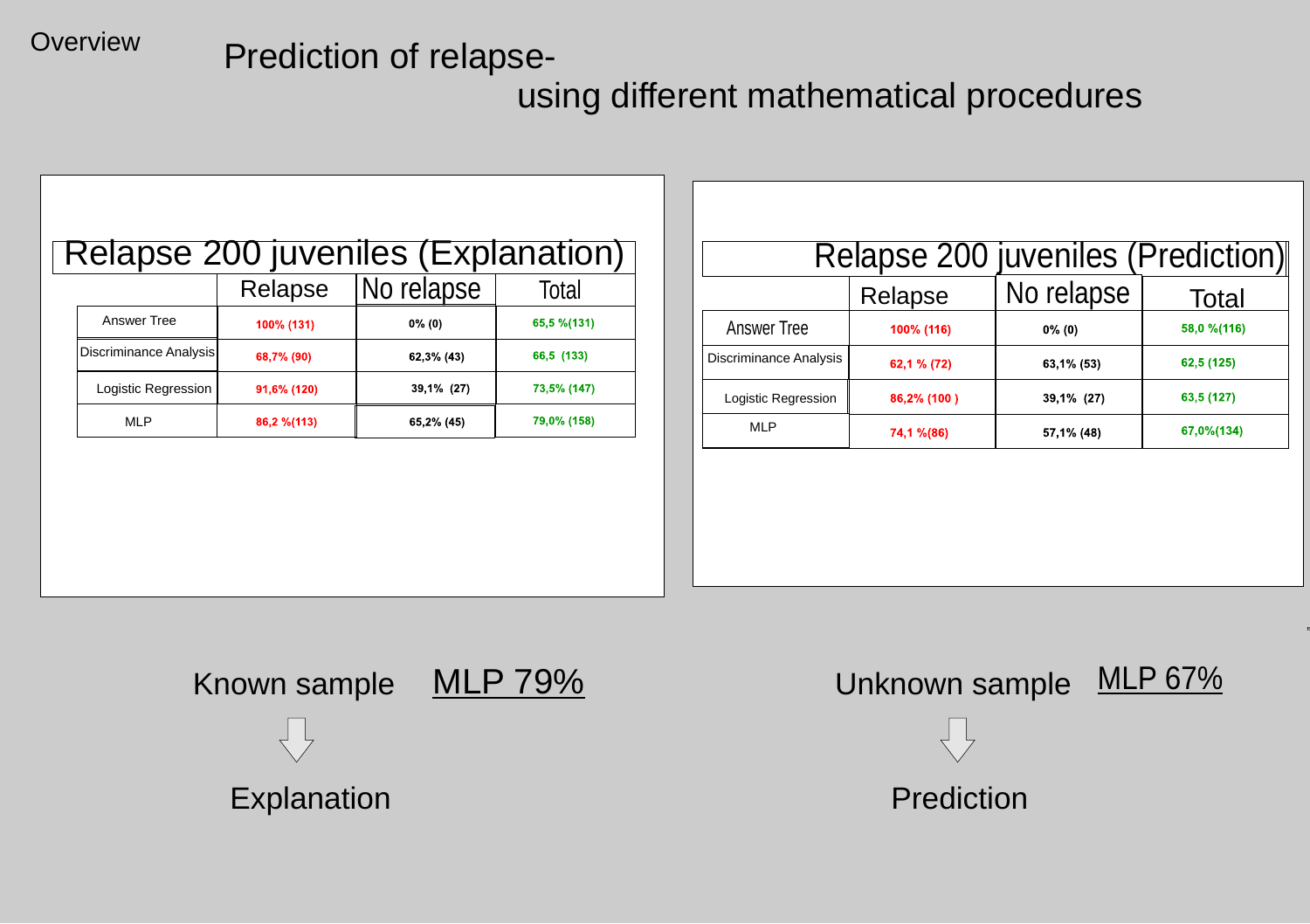# **Conclusion**

- treatments can be evaluated only in suitable subgroups, not in general
- new treatments adapted to the types can be developed
- improving situation after discharge acording to "types" of juvenile offenders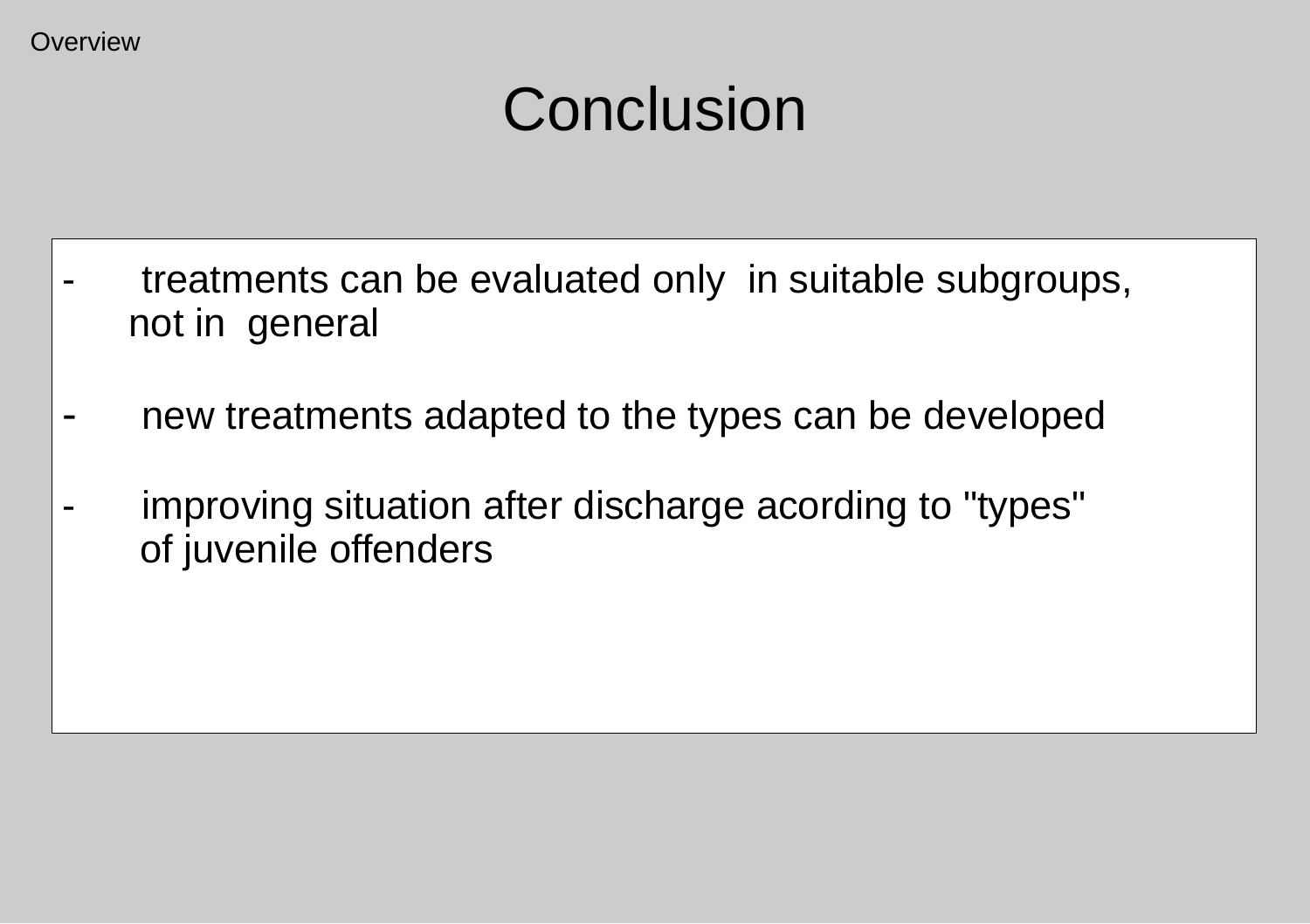# **Conclusion**

- Neural networks are suitable for prediction of "relapse", for explanation they are quite better than other procedures
- CFA and PCFA are much more easy to handle for non statisticians and test their results in contrast to neural networks
- for prediction split of the sample should be used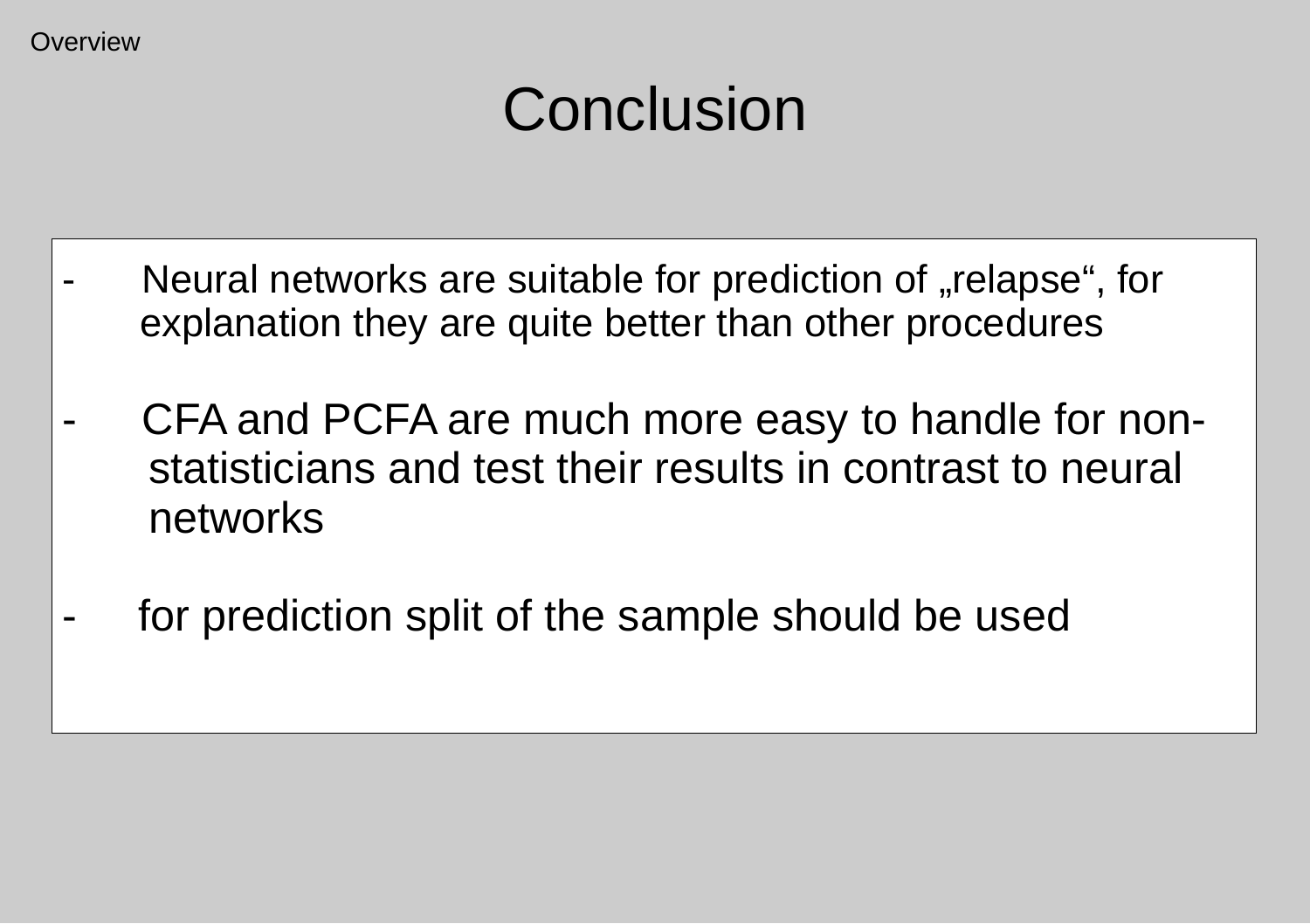# Overview **Limitations of results**

# The limitations of results are:

- 1.Number of reported delinquencies
- 2.Living circumstances
- 3.Number of foreign nationals and the possibility of removals
- 4.Time period of research
- 5.Regional distinctions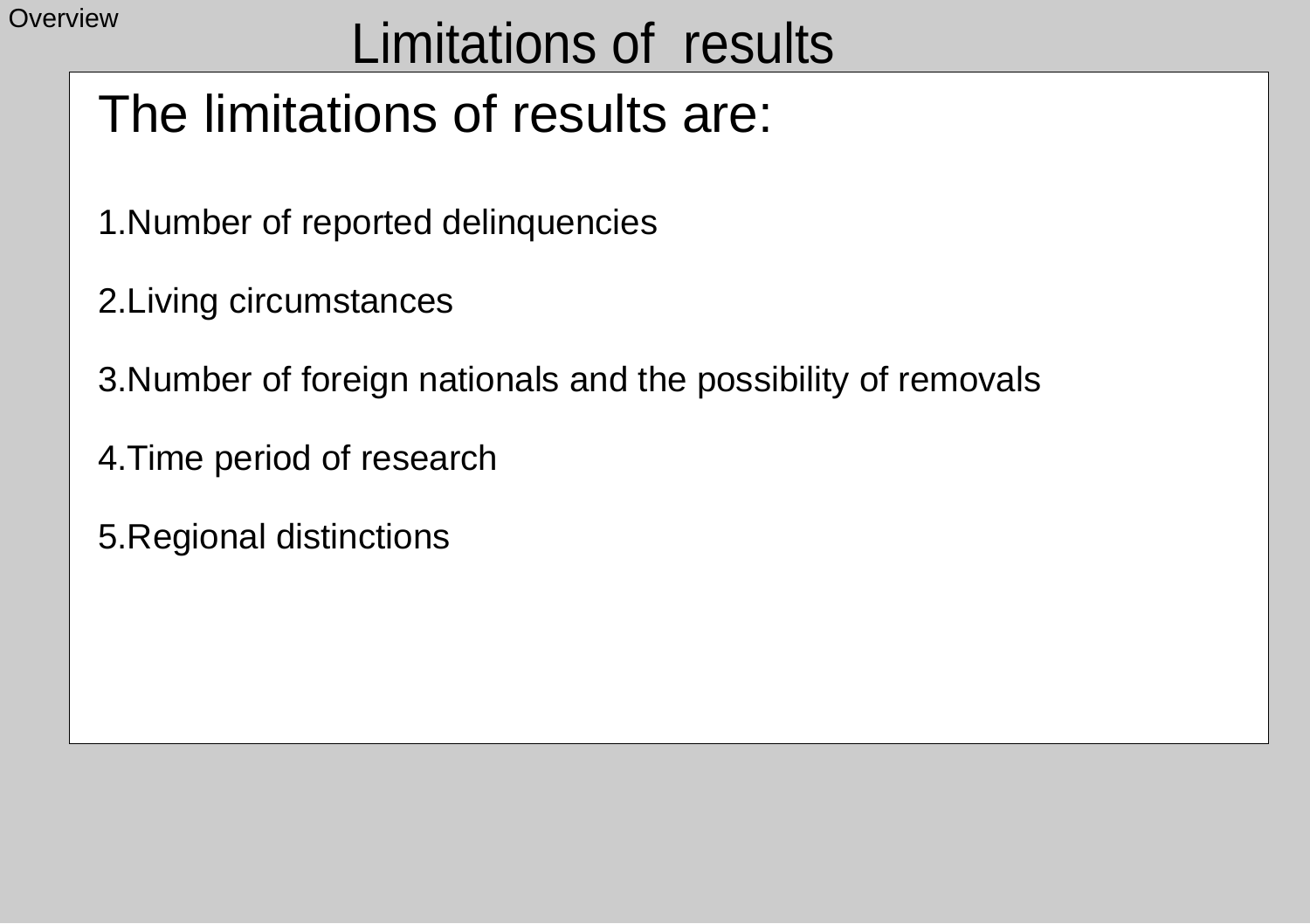# Forecast

the juvenile offenders in the time period after 2000 have to be examined

(interesting period because of increasing unemployment after 2001)

- comparing the population in different time periods
- influences of time on "relapse" of juvenile offenders (unemployment, crime rate etc.)